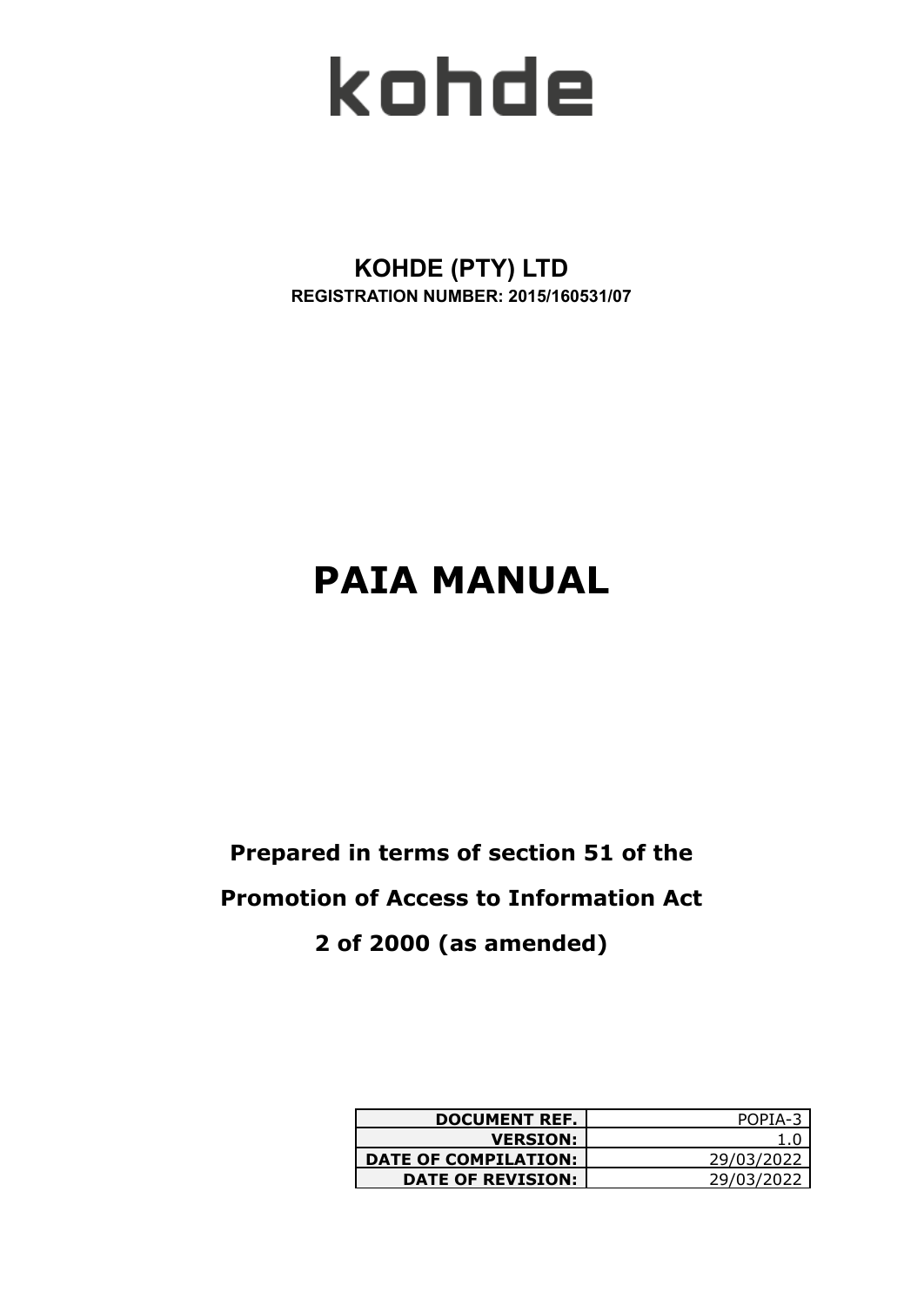## **Revision History**

| Version   Date | <b>Revision</b><br><b>Author</b> | <b>Summary of Changes</b> |
|----------------|----------------------------------|---------------------------|
|                |                                  |                           |
|                |                                  |                           |

## **Distribution**

| <b>Name</b>                                                | Title                      |  |  |  |
|------------------------------------------------------------|----------------------------|--|--|--|
| Johan van der Walt                                         | <b>Information Officer</b> |  |  |  |
| Grant Jubber                                               | Deputy Information Officer |  |  |  |
| Jacobus Cronjé van Schalkwyk                               | Deputy Information Officer |  |  |  |
| The general public, through publication on company website |                            |  |  |  |

## **Approval**

| <b>Name</b>        | <b>Position</b>            | <b>Signature</b> | Date          |
|--------------------|----------------------------|------------------|---------------|
| Johan van der Walt | <b>Information Officer</b> |                  | 29 March 2022 |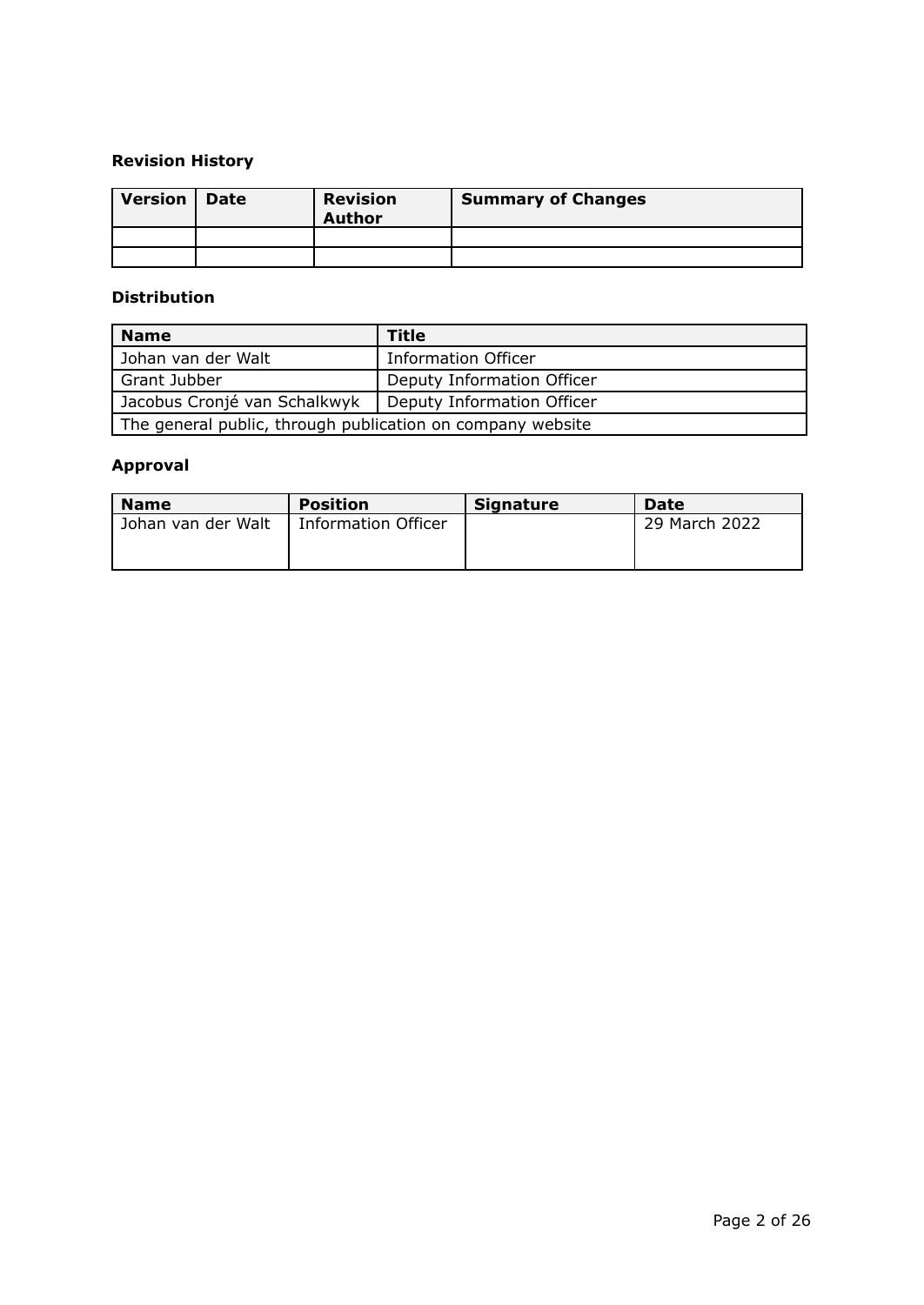| No. | <b>Clause</b>                                                                                | <b>Pages</b>   |
|-----|----------------------------------------------------------------------------------------------|----------------|
| 1.  | <b>DEFINITIONS</b>                                                                           | 4              |
| 2.  | PURPOSE OF THE MANUAL                                                                        | 5              |
| 3.  | <b>INTRODUCTION</b>                                                                          | 5              |
| 4.  | <b>AVAILABILITY OF THE MANUAL</b>                                                            | 6              |
| 5.  | <b>COMPANY DETAILS</b>                                                                       | $\overline{7}$ |
| 6.  | CONTACT DETAILS OF THE INFORMATION OFFICER                                                   | $\overline{7}$ |
| 7.  | GUIDE ON HOW TO USE PAIA AND HOW TO OBTAIN ACCESS TO THE GUIDE                               | 8              |
| 8.  | PUBLICATION AND AVAILABILITY OF CERTAIN RECORDS IN TERMS OF PAIA                             | 9              |
| 9.  | GROUNDS FOR REFUSAL OF ACCESS TO RECORDS IN TERMS OF PAIA                                    | 10             |
| 10. | INFORMATION OR RECORDS NOT FOUND                                                             | 11             |
| 11. | REMEDIES AVAILABLE TO THE REQUESTER UPON REFUSAL OF A REQUEST FOR<br>ACCESS IN TERMS OF PAIA | 11             |
| 12. | PROCEDURE FOR A REQUEST FOR ACCESS IN TERMS OF PAIA                                          | 11             |
| 13. | <b>FEES</b>                                                                                  | 12             |
| 14. | DECISION TO GRANT ACCESS TO RECORDS                                                          | 12             |
| 15. | PROTECTION OF PERSONAL INFORMATION PROCESSED BY THE COMPANY                                  | 15             |
| 16. | THIRD PARTIES                                                                                | 16             |
| 17. | <b>APPENDIX A</b>                                                                            | 18             |
| 18. | <b>APPENDIX B</b>                                                                            | 19             |
| 19. | <b>APPENDIX C</b>                                                                            | 22             |
| 20. | <b>APPENDIX D</b>                                                                            | 23             |

## **TABLE OF CONTENTS**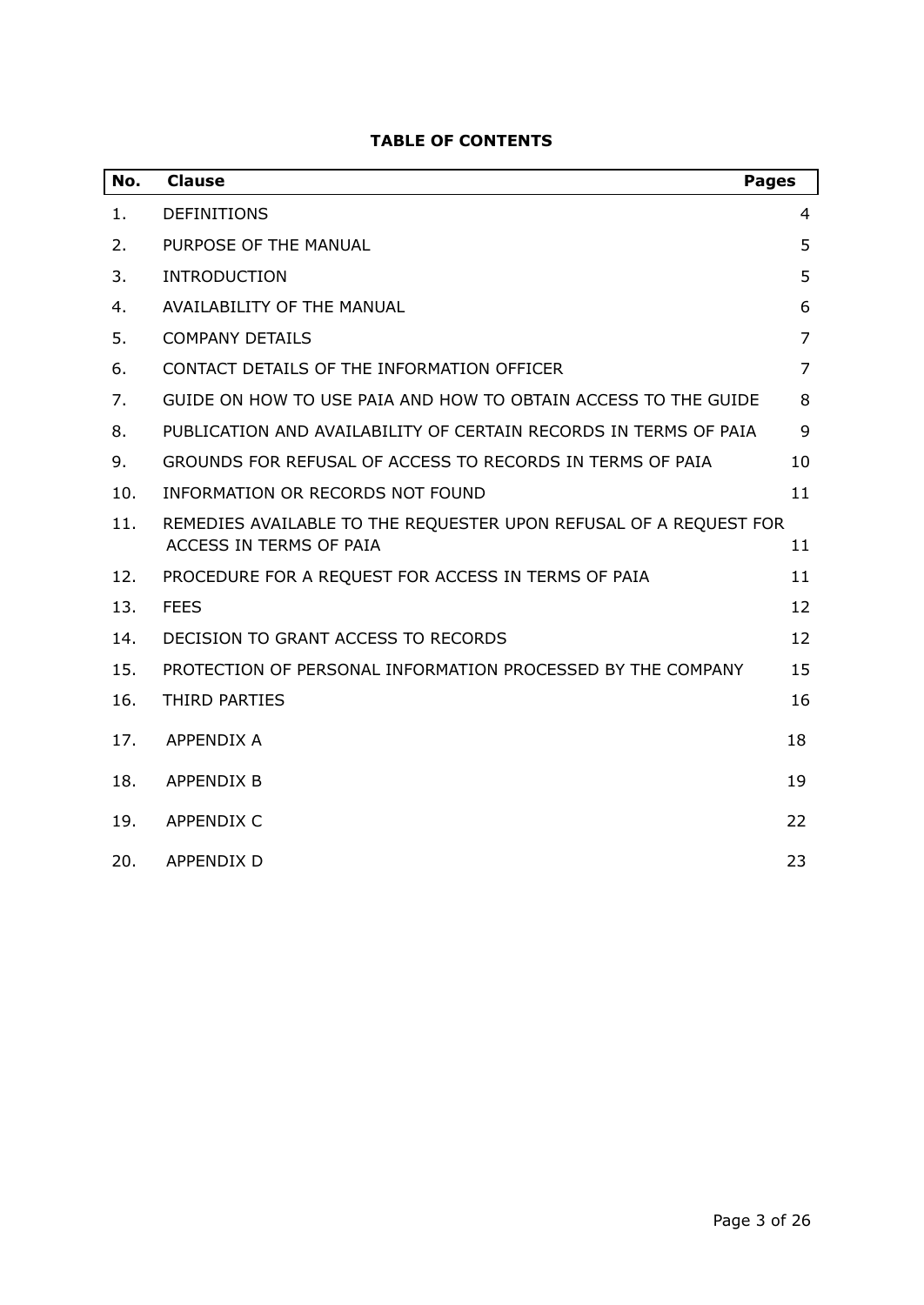#### <span id="page-3-0"></span>**1. DEFINITIONS**

- 1.1 **"Client"** refers to any natural or juristic person that received or receives services from the Company;
- 1.2 **"Company"** means means Kohde (Pty) Ltd, a private company, duly incorporated in terms of the Companies Act, 2008, with Registration Number 2015/160531/07, as well as any of its current or future associated brands or entities, including, Kohde Ops (Pty) Ltd, Registration number: 2019/098603/07;
- 1.3 **"Conditions for Lawful Processing"** means the conditions for the lawful processing of Personal Information as fully set out in chapter 3 of POPIA;
- 1.4 **"Constitution"** means the Constitution of the Republic of South Africa, 1996;
- 1.5 **"Data Subject"** has the meaning ascribed thereto in section 1 of POPIA;
- 1.6 **"Head of the Company"** means the "head" as defined in section 1 of PAIA and referred to in clause 4;
- 1.7 **"Information Officer"** means the Chief Executive as referred to in clause 5;
- 1.8 **"Manual"** means this manual prepared in accordance with section 51 of PAIA and regulation 4(1) (d) of the POPIA Regulations;
- 1.9 **"PAIA"** means the Promotion of Access to Information Act, 2000;
- 1.10 **"Personal Information"** has the meaning ascribed thereto in section 1 of POPIA;
- 1.11 **"Personnel"** refers to any person who works for, or provides services to or on behalf of the Company, and receives or is entitled to receive remuneration and any other person who assists in carrying out or conducting the business of the Company, which includes, without limitation, directors (executive and non-executive), all permanent, temporary and part-time staff as well as contract workers;
- 1.12 **"POPIA"** means the Protection of Personal Information Act, 2013;
- 1.13 **"POPIA Regulations"** mean the regulations promulgated in terms of section 112(2) of POPIA;
- 1.14 **"Private Body"** has the meaning ascribed thereto in sections 1 of both PAIA and POPIA;
- 1.15 **"Processing"** has the meaning ascribed thereto in section 1 of POPIA;
- 1.16 **"Responsible Party"** has the meaning ascribed thereto in section 1 of POPIA;
- 1.17 **"Record"** has the meaning ascribed thereto in section 1 of PAIA and includes Personal Information;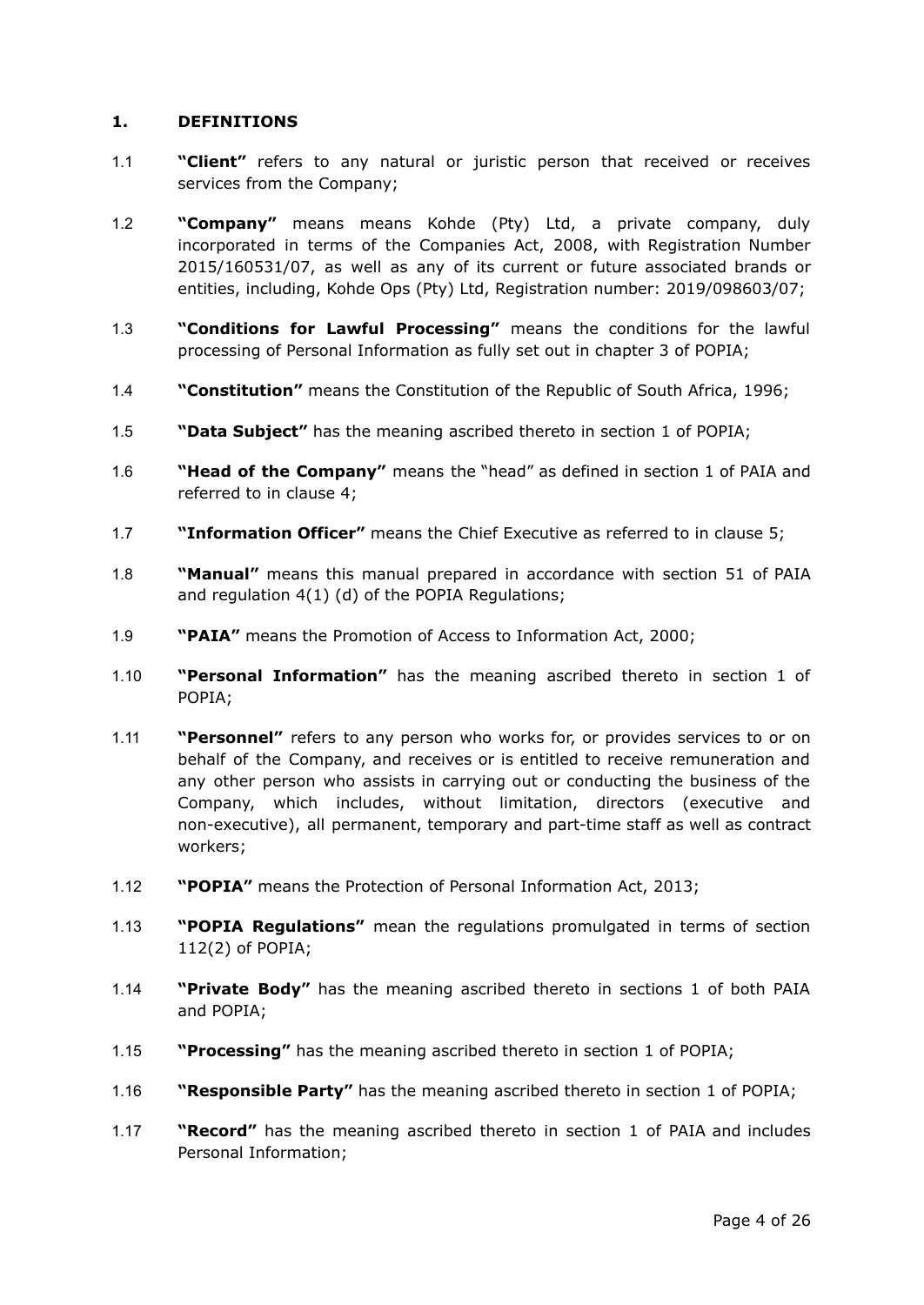- 1.18 **"Requester"** has the meaning ascribed thereto in section 1 of PAIA;
- 1.19 **"Request for Access"** has the meaning ascribed thereto in section 1 of PAIA; and
- 1.20 **"SAHRC"** means the South African Human Rights Commission.
- 1.21 Capitalised terms used in this Manual have the meanings ascribed thereto in section 1 of POPIA and PAIA as the context specifically requires, unless otherwise defined herein.

## <span id="page-4-0"></span>**2. PURPOSE OF THE MANUAL**

This Manual-

- 2.1 for the purposes of PAIA, details the procedure to be followed by a Requester and the manner in which a Request for Access will be facilitated; and
- 2.2 for the purposes of POPIA, details the purpose for which Personal Information may be processed; a description of the categories of Data Subjects for whom the Company Processes Personal Information as well as the categories of Personal Information relating to such Data Subjects; and the recipients to whom Personal Information may be supplied.

#### <span id="page-4-1"></span>**3. INTRODUCTION**

- 3.1 The main objective of the Company is to supply, administer and distribute dealer management software systems.
- 3.2 PAIA gives third parties the right to approach Private Bodies and the government to request information held by them, which is required in the exercise and/or protection of any rights. On request, the Private Body or government is obliged to release such information unless PAIA expressly states that the Records containing such information may or must not be released. This Manual informs Requestors of procedural and other requirements which a Request for Access must meet as prescribed by the PAIA.
- 3.3 POPIA provides for:
	- 3.3.1 promotion the protection of Personal Information processed by public and private bodies;
	- 3.3.2 certain conditions so as to establish minimum requirements for the processing of Personal Information;
	- 3.3.3 to provide for the establishment of an Information Regulator to exercise certain powers and to perform certain duties and functions in terms of the POPIA and the PAIA;
	- 3.3.4 to provide for the issuing of codes of conduct;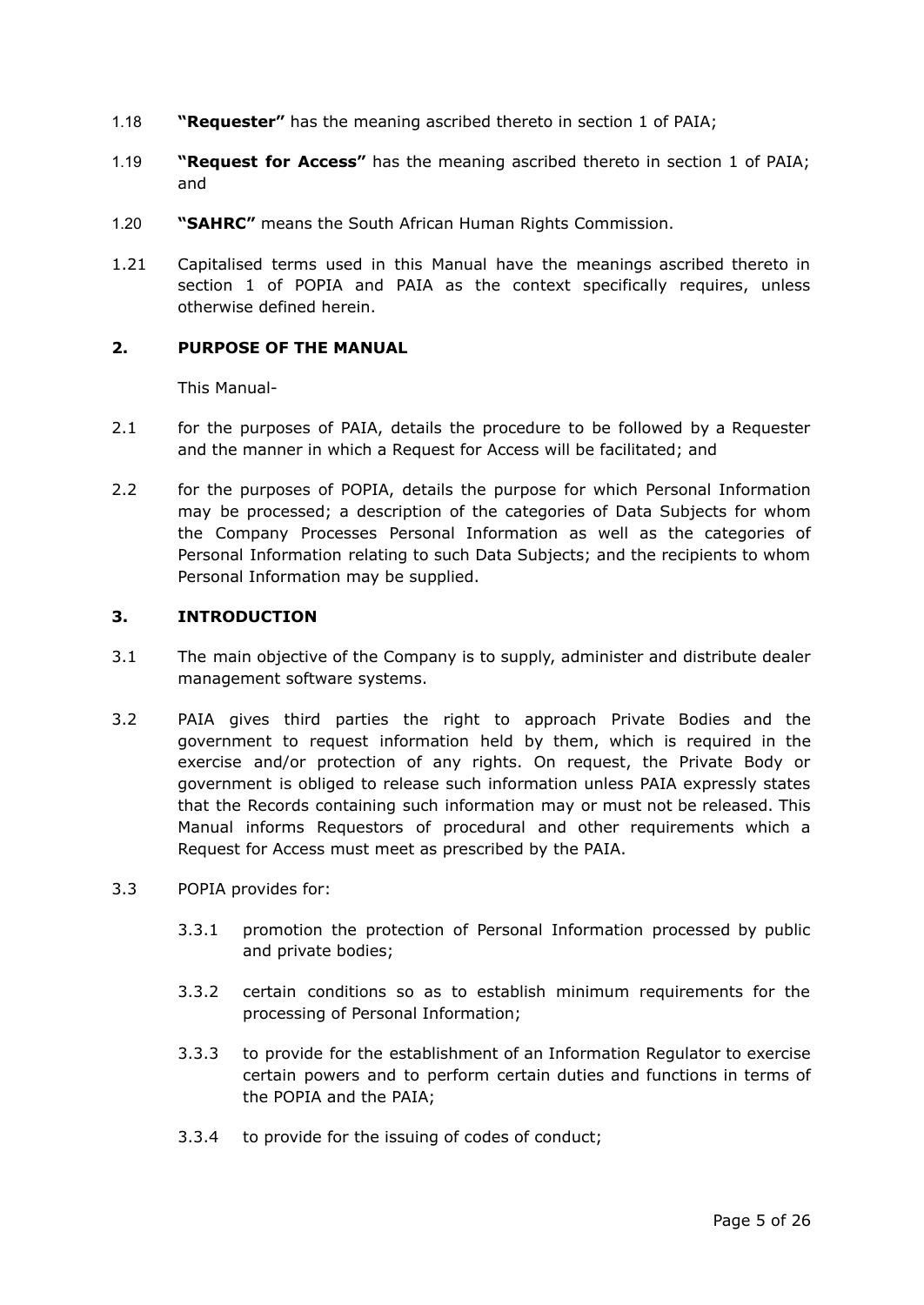- 3.3.5 to provide for the rights of persons regarding unsolicited electronic communications and automated decision making;
- 3.3.6 to regulate the flow of Personal Information across the borders of the Republic; and to provide for matters connected therewith.
- 3.4 Section 14 of the Constitution provides that everyone has the right to privacy. The right to privacy includes a right to protection against the unlawful collection, retention, dissemination and use of Personal Information.
- 3.5 POPIA gives Data Subjects the right to, in the prescribed manner, request a Responsible Party to correct or delete Personal Information about the Data Subject in its possession or under its control that is inaccurate, irrelevant, excessive, out of date, incomplete, misleading or obtained unlawfully; or destroy or delete a record of Personal Information about the Data Subject that the Responsible Party is no longer authorised to retain access and/or request the correction or deletion of any Personal Information held about them that may be inaccurate, misleading or outdated.
- 3.6 The Company endorses the spirit of the PAIA and POPIA and believes that this Manual will assist Requesters in exercising their rights. The Act seeks, *inter alia*, to give effect to the constitutional right of access to any information held by the state or by any other person where such information is required for the exercise or protection of any right.
- 3.7 This Manual was compiled in terms of Section 51 of the PAIA to facilitate access to records held by the Company. It contains information required by a person wishing to exercise any right, contemplated by the PAIA. It is available in English.

## <span id="page-5-0"></span>**4. AVAILABILITY OF THE MANUAL**

- 4.1 This Manual is made available in terms of PAIA and section 4 of the Regulations to POPIA.
- 4.2 This Manual is further available at the offices of SAHRC and the Company, as well as on the Company's website, for inspection during normal business hours. No fee will be levied for inspection as contemplated in this clause.
- 4.3 Copies of the Manual can be obtained from the Information Officer. A fee will be levied for copies of the manual in accordance with Appendix A.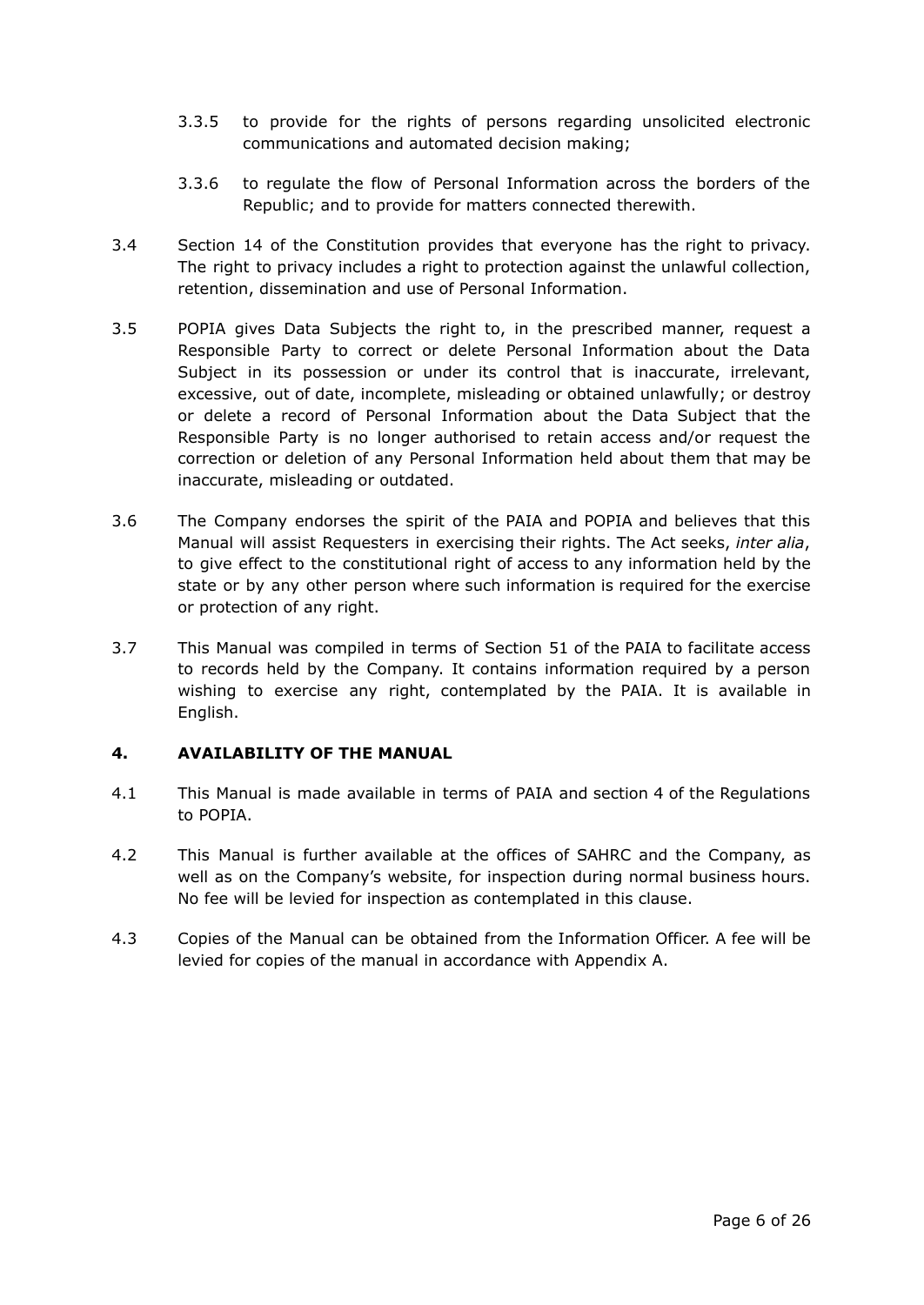## <span id="page-6-0"></span>**5. COMPANY DETAILS**

| 5.1 | The details of the Company are as follows: |                                             |  |  |  |
|-----|--------------------------------------------|---------------------------------------------|--|--|--|
|     |                                            | Persons designated/duly authorised persons: |  |  |  |
|     | Directors:                                 | Johan van der Walt                          |  |  |  |
|     |                                            | Grant Jubber                                |  |  |  |
|     | Physical address:                          | 7 GUITAR STREET                             |  |  |  |
|     |                                            | <b>RASLOUW MANOR</b>                        |  |  |  |
|     |                                            | <b>CENTURION</b>                            |  |  |  |
|     |                                            | <b>GAUTENG</b>                              |  |  |  |
|     |                                            | 0157                                        |  |  |  |
|     | Postal address:                            | 7 GUITAR STREET                             |  |  |  |
|     |                                            | <b>RASLOUW MANOR</b>                        |  |  |  |
|     |                                            | <b>CENTURION</b>                            |  |  |  |
|     |                                            | <b>GAUTENG</b>                              |  |  |  |
|     |                                            | 0157                                        |  |  |  |
|     | Telephone number:                          | 083 226 4667                                |  |  |  |

## **6. CONTACT DETAILS OF THE INFORMATION OFFICER**

6.1 The Information Officer's contact details are as follows:

Mr. Johan van der Walt

Physical address: 7 Guitar Street, Raslouw Manor,

Centurion, Gauteng,

0157

Email address: [popia@kohde.io](mailto:popia@kohde.io)

Telephone number: 083 226 4667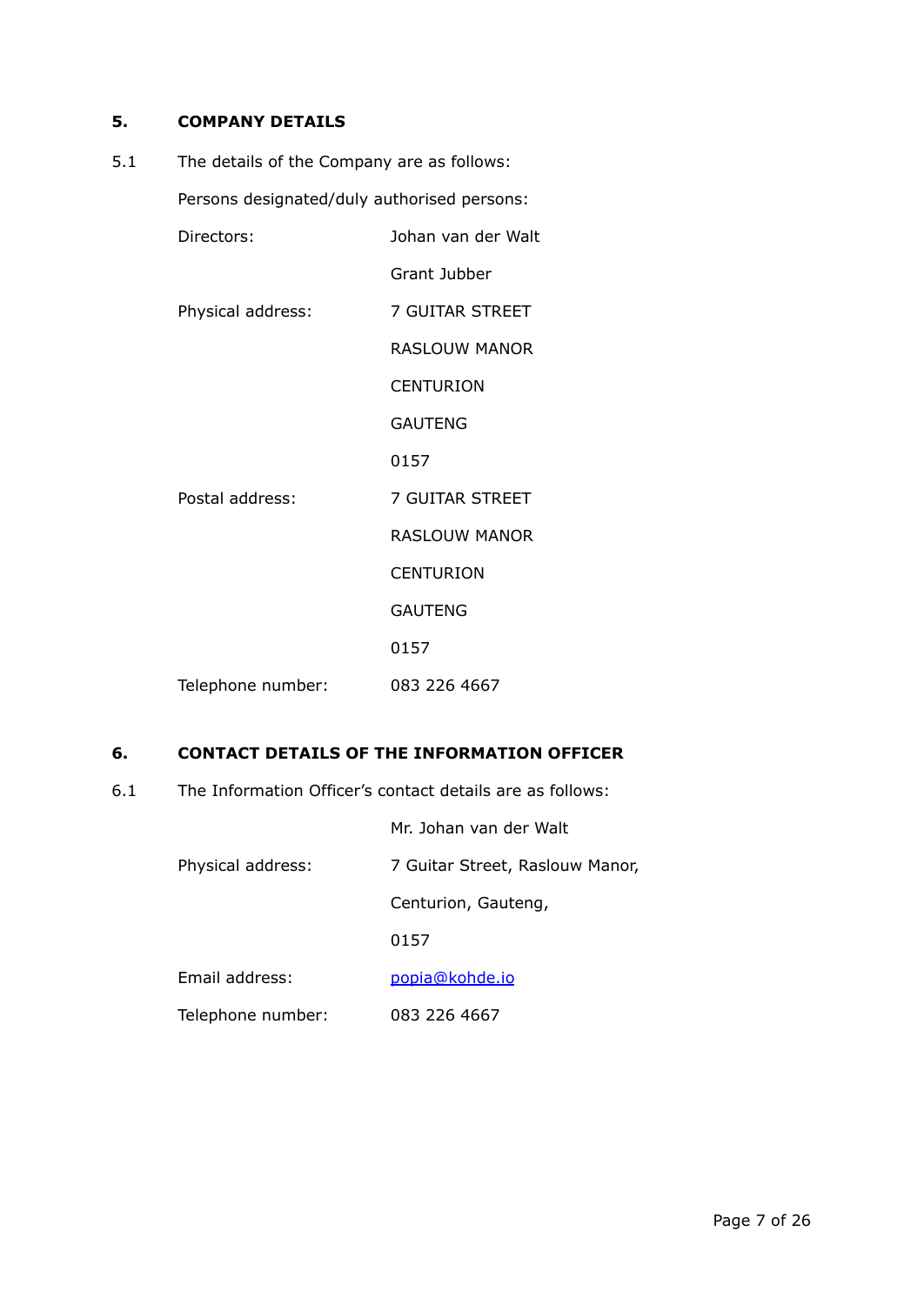## <span id="page-7-0"></span>**7. GUIDE ON HOW TO USE PAIA AND HOW TO OBTAIN ACCESS TO THE GUIDE**

- 7.1 The Regulator has, in terms of section  $10(1)$  of PAIA, as amended, updated and made available the revised Guide on how to use PAIA ("Guide"), in an easily comprehensible form and manner, as may reasonably be required by a person who wishes to exercise any right contemplated in PAIA and POPIA.
- 7.2 The Guide is available in each of the official languages and in braille.
- 7.3 The Guide contains the description of-
	- 7.3.1 the objects of PAIA and POPIA;
	- 7.3.2 the postal and street address, phone and fax number and, if available,
	- 7.3.3 electronic mail address of-
		- 7.3.3.1 the Information Officer of every public body, and
		- 7.3.3.2 every Deputy Information Officer of every public and private body designated in terms of section 17(1) of PAIA1 and section 56 of POPIA;
		- 7.3.3.3 the manner and form of a request for-
			- 7.3.3.3.1 access to a record of a public body contemplated in section; and
			- 7.3.3.3.2 access to a record of a private body contemplated in section;
	- 7.3.4 the assistance available from the IO of a public body in terms of PAIA and POPIA;
	- 7.3.5 the assistance available from the Regulator in terms of PAIA and POPIA;
	- 7.3.6 all remedies in law available regarding an act or failure to act in respect of a right or duty conferred or imposed by PAIA and POPIA, including the manner of lodging-
		- 7.3.6.1 an internal appeal;
		- 7.3.6.2 a complaint to the Regulator; and
		- 7.3.6.3 an application with a court against a decision by the information officer of a public body, a decision on internal appeal or a decision by the Regulator or a decision of the head of a private body;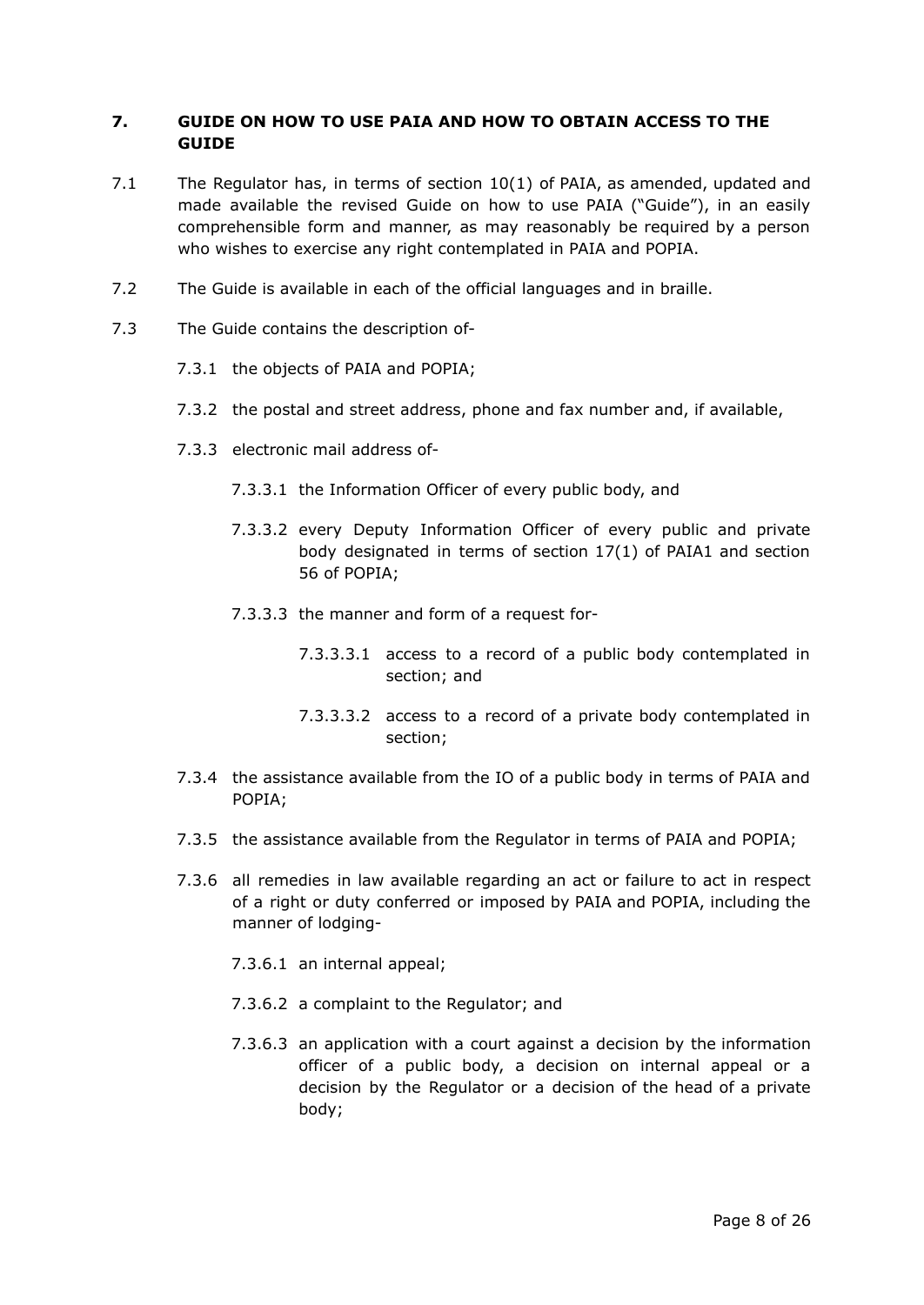- 7.3.7 the provisions of sections 14 and 51 requiring a public body and private body, respectively, to compile a manual, and how to obtain access to a manual;
- 7.3.8 the provisions of sections 15 and 52 providing for the voluntary disclosure of categories of records by a public body and private body, respectively:
	- 7.3.8.1 the notices issued in terms of sections 22 and 54 regarding fees to be paid in relation to requests for access; and
	- 7.3.8.2 the regulations made in terms of section 92.
- 7.4 Members of the public can inspect or make copies of the Guide from the offices of the public and private bodies, including the office of the Regulator, during normal working hours.
- 7.5 The Guide can also be obtained-
	- 7.5.1 upon request to the Information Officer;
	- 7.5.2 from the website of the Regulator ([https://www.justice.gov.za/inforeg/\)](https://www.justice.gov.za/inforeg/).
- 7.6 A copy of the Guide is also available in the following two official languages, for public inspection during normal office hours - English / Afrikaans.

## <span id="page-8-0"></span>**8. PUBLICATION AND AVAILABILITY OF CERTAIN RECORDS IN TERMS OF PAIA**

## 8.1 **Schedule of Records**

The Schedule of Records as contained in Appendix B of this Manual details the Records that are held and/or Processed by the Company for the purposes of PAIA and POPIA respectively. Such Access to such Records may not be granted if they are subject to the grounds of refusal which are specified in clause 9 below.

## **8.2 List of applicable legislation**

- 8.2.1 The Company retains records which are required in terms of legislation other than PAIA.
- 8.2.2 Certain legislation provides that private bodies shall allow certain persons access to specified records, upon request. Legislation that may be consulted to establish whether the Requester has a right of access to a record other than in terms of the procedure set out in the PAIA are set out in Appendix C.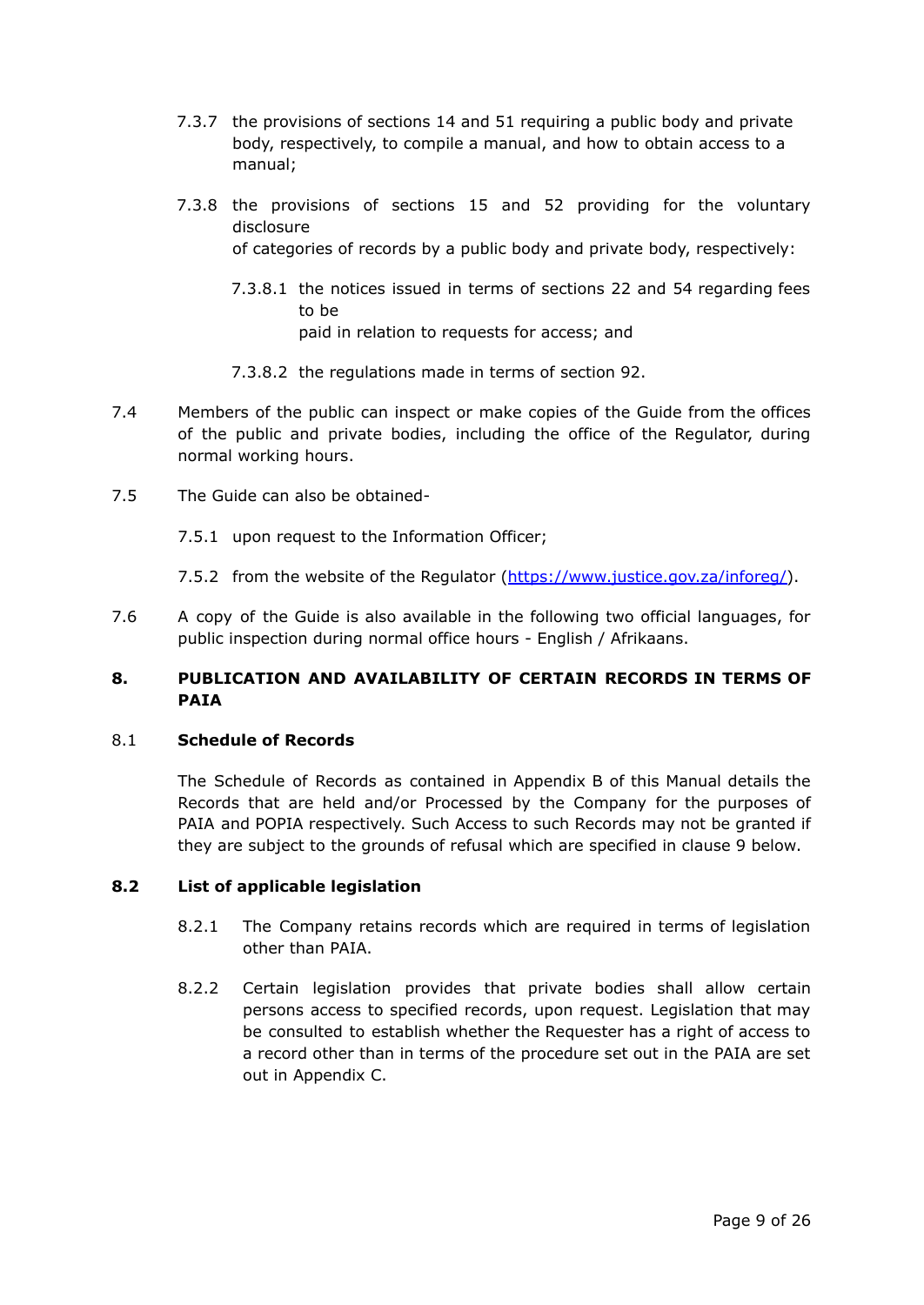#### <span id="page-9-0"></span>**9. GROUNDS FOR REFUSAL OF ACCESS TO RECORDS IN TERMS OF PAIA**

- 9.1 The following are the grounds on which the Company may, subject to the exceptions contained in Chapter 4 of PAIA, refuse a Request for Access in accordance with Chapter 4 of PAIA:
	- 9.1.1 mandatory protection of the privacy of a third party who is a natural person, including a deceased person, where such disclosure of Personal Information would be unreasonable;
	- 9.1.2 mandatory protection of the commercial information of a third party, if the Records contain:
		- 9.1.2.1 trade secrets of that third party;
		- 9.1.2.2 financial, commercial, scientific or technical information of the third party, the disclosure of which could likely cause harm to the financial or commercial interests of that third party; and/or
		- 9.1.2.3 information disclosed in confidence by a third party to the Company, the disclosure of which could put that third party at a disadvantage in contractual or other negotiations or prejudice the third party in commercial competition;
	- 9.1.3 mandatory protection of confidential information of third parties if it is protected in terms of any agreement;
	- 9.1.4 mandatory protection of the safety of individuals and the protection of property;
	- 9.1.5 mandatory protection of Records that would be regarded as privileged in legal proceedings;
	- 9.1.6 protection of the commercial information of the Company, which may include:
		- 9.1.6.1 trade secrets;
		- 9.1.6.2 financial/commercial, scientific or technical information, the disclosure of which could likely cause harm to the financial or commercial interests of the Company;
		- 9.1.6.3 information which, if disclosed, could put the Company at a disadvantage in contractual or other negotiations or prejudice the Company in commercial competition; and/or
		- 9.1.6.4 computer programs which are owned by the Company, and which are protected by copyright and intellectual property laws;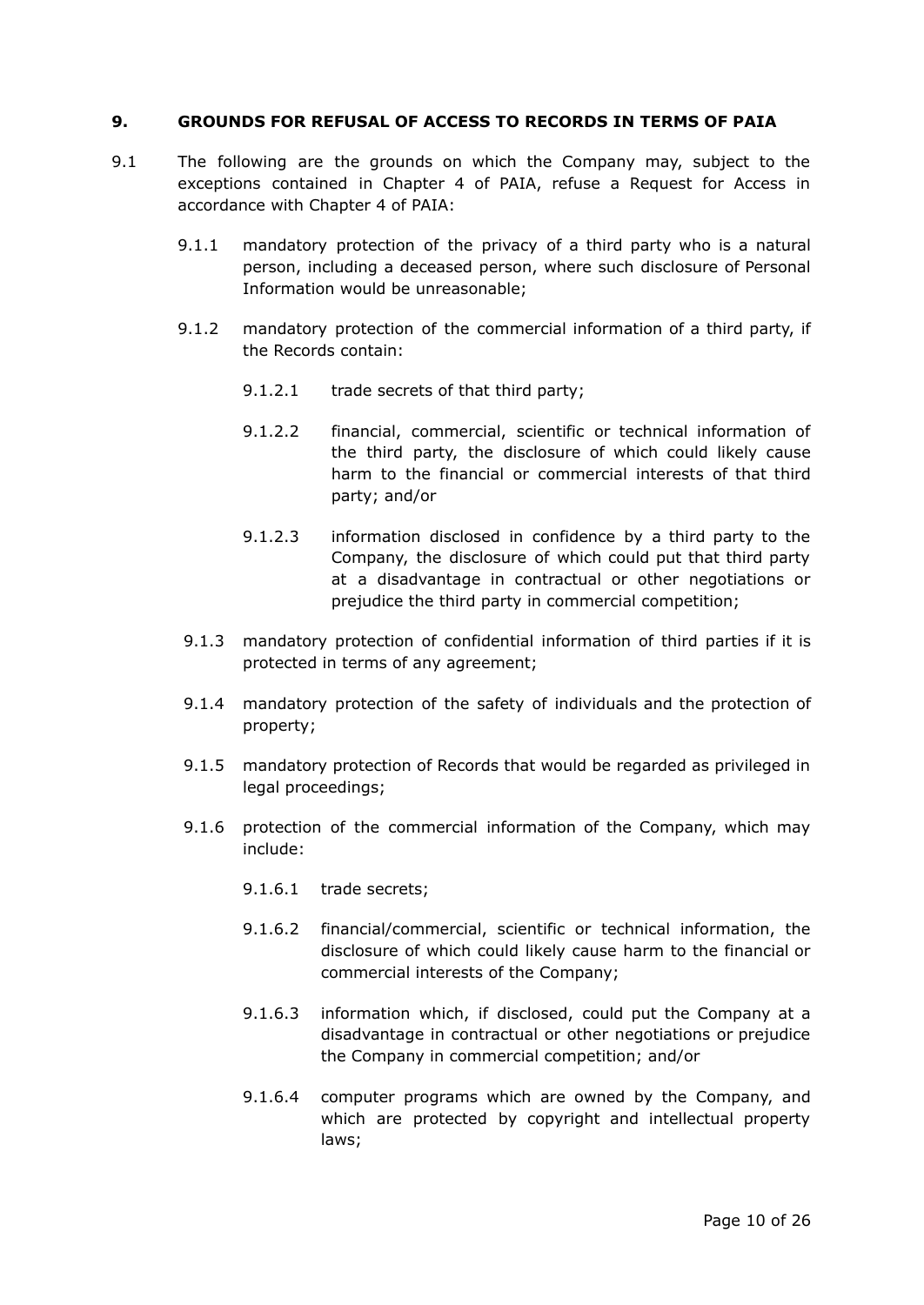- 9.1.6.5 research information of the Company or a third party, if such disclosure would place the research or the researcher at a serious disadvantage; and
- 9.1.6.6 Requests for Records that are clearly frivolous or vexatious, or which involve an unreasonable diversion of resources.

## <span id="page-10-0"></span>**10. INFORMATION OR RECORDS NOT FOUND**

10.1 If the Company cannot find the Records that the Requester is looking for despite reasonable and diligent search and it believes either that the Records are lost or that the Records are in its possession but unattainable, the Requester will receive a notice in this regard from the Information Officer in the form of an affidavit setting out the measures taken to locate the document and accordingly the inability to locate the document.

## <span id="page-10-1"></span>**11. REMEDIES AVAILABLE TO THE REQUESTER UPON REFUSAL OF A REQUEST FOR ACCESS IN TERMS OF PAIA**

- 11.1 The Company does not have internal appeal procedures. As such, the decision made by the Information Officer is final, and Requesters will have to exercise such external remedies at their disposal if the Request for Access is refused.
- 11.2 In accordance with sections 56(3) (c) and 78 of PAIA, a Requester may apply to a court for relief within 180 days of notification of the decision for appropriate relief.

#### <span id="page-10-2"></span>**12. PROCEDURE FOR A REQUEST FOR ACCESS IN TERMS OF PAIA**

- 12.1 A Requester must comply with all the procedural requirements as contained in section 53 of PAIA relating to a Request for Access to a Record.
- 12.2 A Requester must download and complete the prescribed Request for Access Form from the website of the Information Regulator, using the following link: <https://inforegulator.org.za/paia-forms/>, and submit the completed Request for Access Form as well as proof of payment of a request fee (if applicable) and a deposit (if applicable), to the Information Officer at the electronic mail address stated in clause 4 above.
- 12.3 The Request for Access form must be completed with enough detail so as to enable the Information Officer to identify the following:
	- 12.3.1 the Record/s requested;
	- 12.3.2 the identity of the Requester;
	- 12.3.3 the form of access that is required, if the request is granted;
	- 12.3.4 the postal address or fax number of the Requester; and
	- 12.3.5 the right that the Requester is seeking to protect and an explanation as to why the Record is necessary to exercise or protect such a right.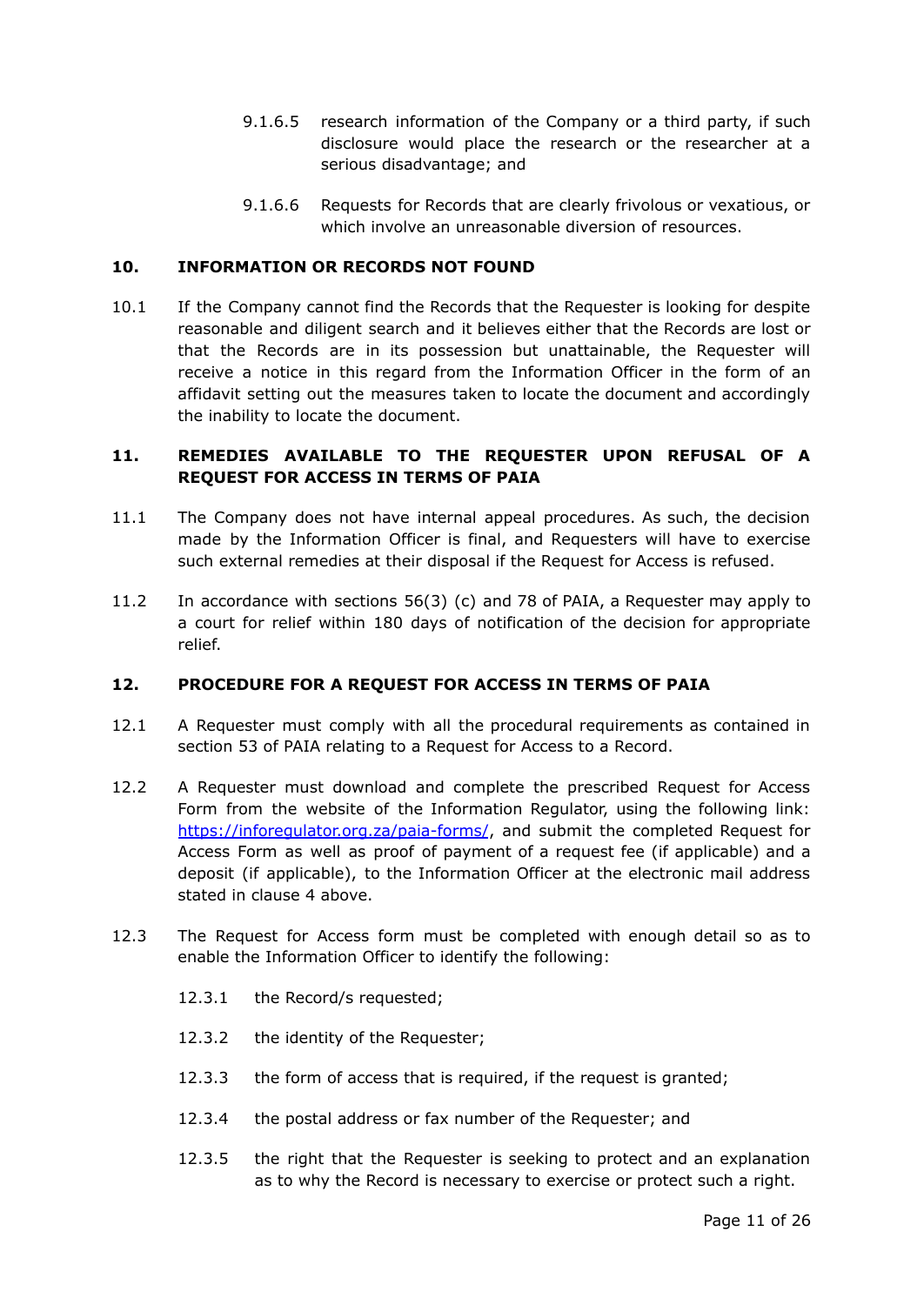- 12.4 If a Request for Access is made on behalf of another person, the Requester must submit proof of the capacity in which the Requester is making the request to the reasonable satisfaction of the Information Officer.
- 12.5 If an individual is unable to complete the prescribed form because of illiteracy or disability, such a person may make the request orally.
- 12.6 The prescribed fee for reproduction of the Record requested by a Personal Requester will be charged in accordance with section 54(6) of PAIA and paragraph 13 below.

#### <span id="page-11-0"></span>**13. FEES**

- 13.1 When the Request for Access is received by the Information Officer, the Information Officer will by notice require the Requester, to pay the prescribed request fee (if any), before further processing of the Request for Access.
- 13.2 Prescribed request fees are set out in Appendix A.
- 13.3 If the search for a Record requires more than the prescribed hours for this purpose, the Information Officer will notify the Requester to pay as a deposit, the prescribed portion of the access fee (being not more than one third) which would be payable if the Request for Access is granted.
- 13.4 The Information Officer will withhold a Record until the Requester has paid the fees set out in Appendix A.
- 13.5 A Requester whose Request for Access to a Record has been granted, must pay an access fee for reproduction and for search and preparation, and for any time reasonably required in excess of the prescribed hours to search for and prepare the Record for disclosure, including making arrangements to make it available in a requested form provided for in PAIA.
- 13.6 If a deposit has been paid in respect of a Request for Access which is refused, the Information Officer will repay the deposit to the Requester.

## <span id="page-11-1"></span>**14. DECISION TO GRANT ACCESS TO RECORDS**

- 14.1 The Company will decide whether to grant or decline the Request for Access within 30 days of receipt of the Request for Access and must give notice to the Requester with reasons (if required) to that effect.
- 14.2 The period referred to above may be extended for a further period of not more than 30 days if the Request for Access is for a large number of Records or the Request for Access requires a search for Records held at another office of the Company and the Records cannot reasonably be obtained within the original 30 day period.
- 14.3 The Company will notify the Requester in writing should an extension of time as contemplated above be required.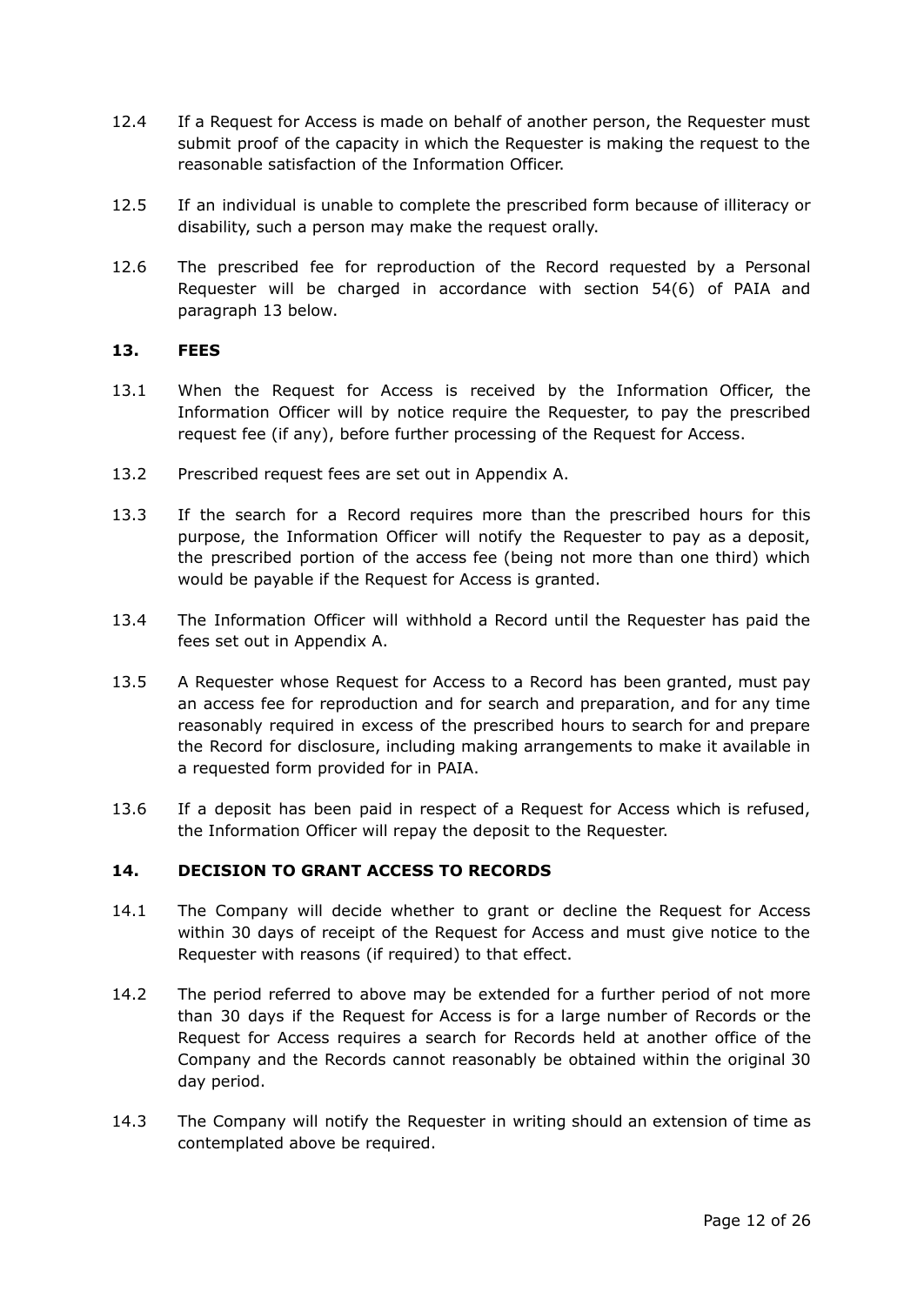14.4 In addition to a written reply from the Information Officer, the Requester wishes to be informed of the decision on the Request for Access in any other manner, the Requester must state the manner and particulars so required.

## <span id="page-12-0"></span>**15. PROTECTION OF PERSONAL INFORMATION PROCESSED BY THE COMPANY**

- 15.1 Chapter 3 of POPIA provides for the minimum Conditions for Lawful Processing of Personal Information by a Responsible Party. These conditions may not be derogated from unless specific exclusions apply as outlined in POPIA.
- 15.2 The Company needs Personal Information relating to both individual and juristic persons in order to carry out its business and organisational functions. The manner in which this information is Processed and the purpose for which it is Processed is determined by the Company. The Company is accordingly a Responsible Party for the purposes of POPIA and will ensure that the Personal Information of a Data Subject:
	- 15.2.1 is processed lawfully, fairly and transparently. This includes the provision of appropriate information to Data Subjects when their data is collected by the Company, in the form of privacy or data collection notices. The Company must also have a legal basis (for example, consent) to process Personal Information;
	- 15.2.2 is processed only for the purposes for which it was collected;
	- 15.2.3 will not be processed for a secondary purpose unless that processing is compatible with the original purpose.
	- 15.2.4 is adequate, relevant and not excessive for the purposes for which it was collected;
	- 15.2.5 is accurate and kept up to date;
	- 15.2.6 will not be kept for longer than necessary;
	- 15.2.7 is processed in accordance with integrity and confidentiality principles; this includes physical and organisational measures to ensure that Personal Information, in both physical and electronic form, are subject to an appropriate level of security when stored, used and communicated by the Company, in order to protect against access and acquisition by unauthorised persons and accidental loss, destruction or damage;
	- 15.2.8 is processed in accordance with the rights of Data Subjects, where applicable. Data Subjects have the right to:
		- 15.2.8.1 be notified that their Personal Information is being collected by the Company. The Data Subject also has the right to be notified in the event of a data breach;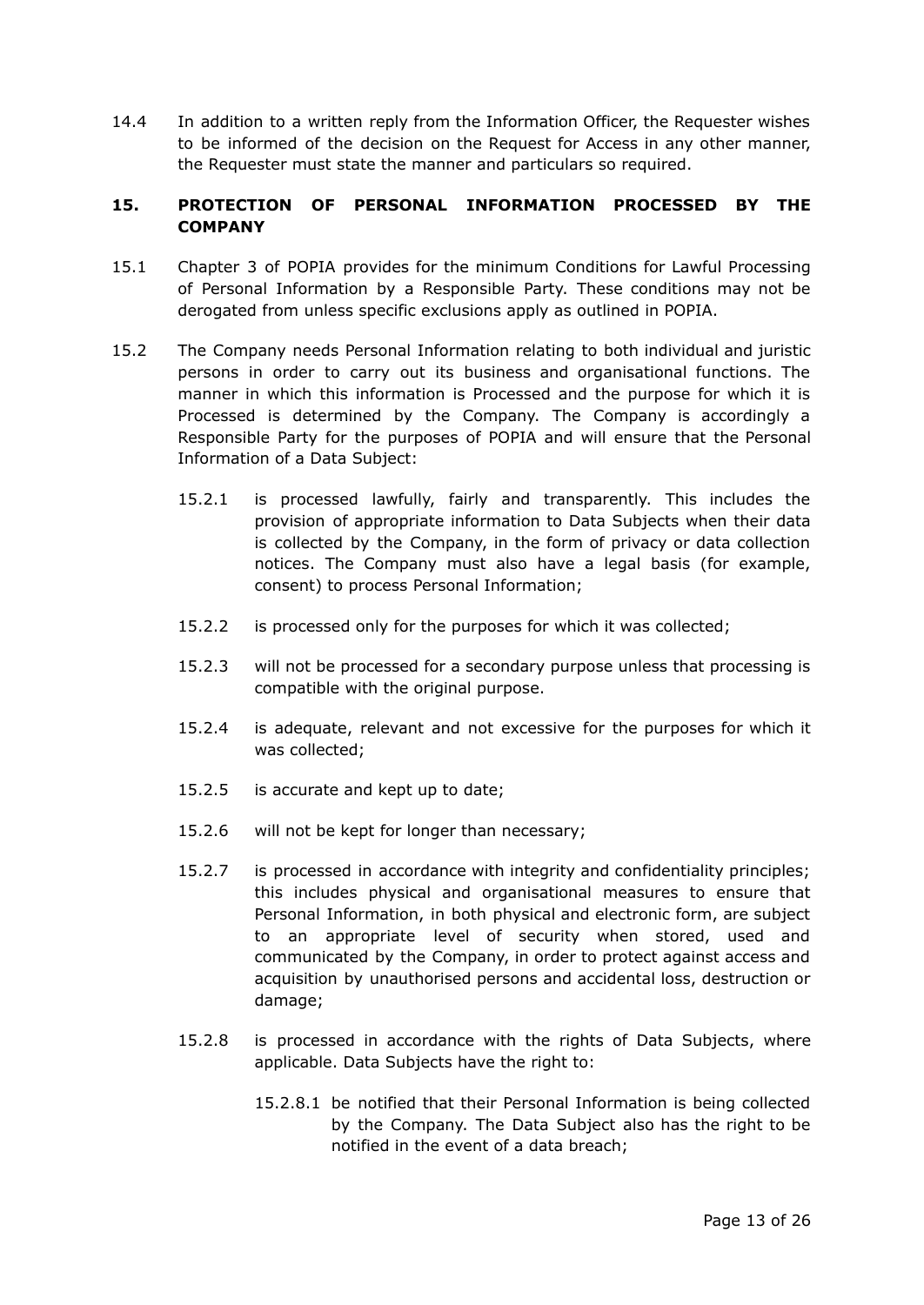- 15.2.8.2 know whether the Company holds Personal Information about them, and to access that information. Any request for information must be handled in accordance with the provisions of this Manual;
- 15.2.8.3 request the correction or deletion of inaccurate, irrelevant, excessive, out of date, incomplete, misleading or unlawfully obtained personal information;
- 15.2.8.4 object to the Company's use of their Personal Information and request the deletion of such Personal Information (deletion would be subject to the Company's record keeping requirements);
- 15.2.8.5 object to the processing of Personal Information for purposes of direct marketing by means of unsolicited electronic communications; and
- 15.2.8.6 complain to the Information Regulator regarding an alleged infringement of any of the rights protected under POPIA and to institute civil proceedings regarding the alleged non-compliance with the protection of his, her or its personal information.

## 15.3 **Purpose of the Processing of Personal Information by the Company**

15.3.1 As outlined above, Personal Information may only be Processed for a specific purpose. The purposes for which the Company Processes or will Process Personal Information is set out in Part 1 of Appendix D.

## 15.4 **Categories of Data Subjects and Personal Information/special Personal Information relating thereto**

15.4.1 As per section 1 of POPIA, a Data Subject may either be a natural or a juristic person. Part 2 of Appendix D sets out the various categories of Data Subjects that the Company Processes Personal Information on and the types of Personal Information relating thereto.

#### 15.5 **Recipients of Personal Information**

15.5.1 Part 3 of Appendix D outlines the recipients to whom the Company may provide a Data Subjects Personal Information.

#### 15.6 **Cross-border flows of Personal Information**

- 15.6.1 Section 72 of POPIA provides that Personal Information may only be transferred out of the Republic of South Africa if the:
	- 15.6.1.1 recipient country can offer such data an "adequate level" of protection. This means that its data privacy laws must be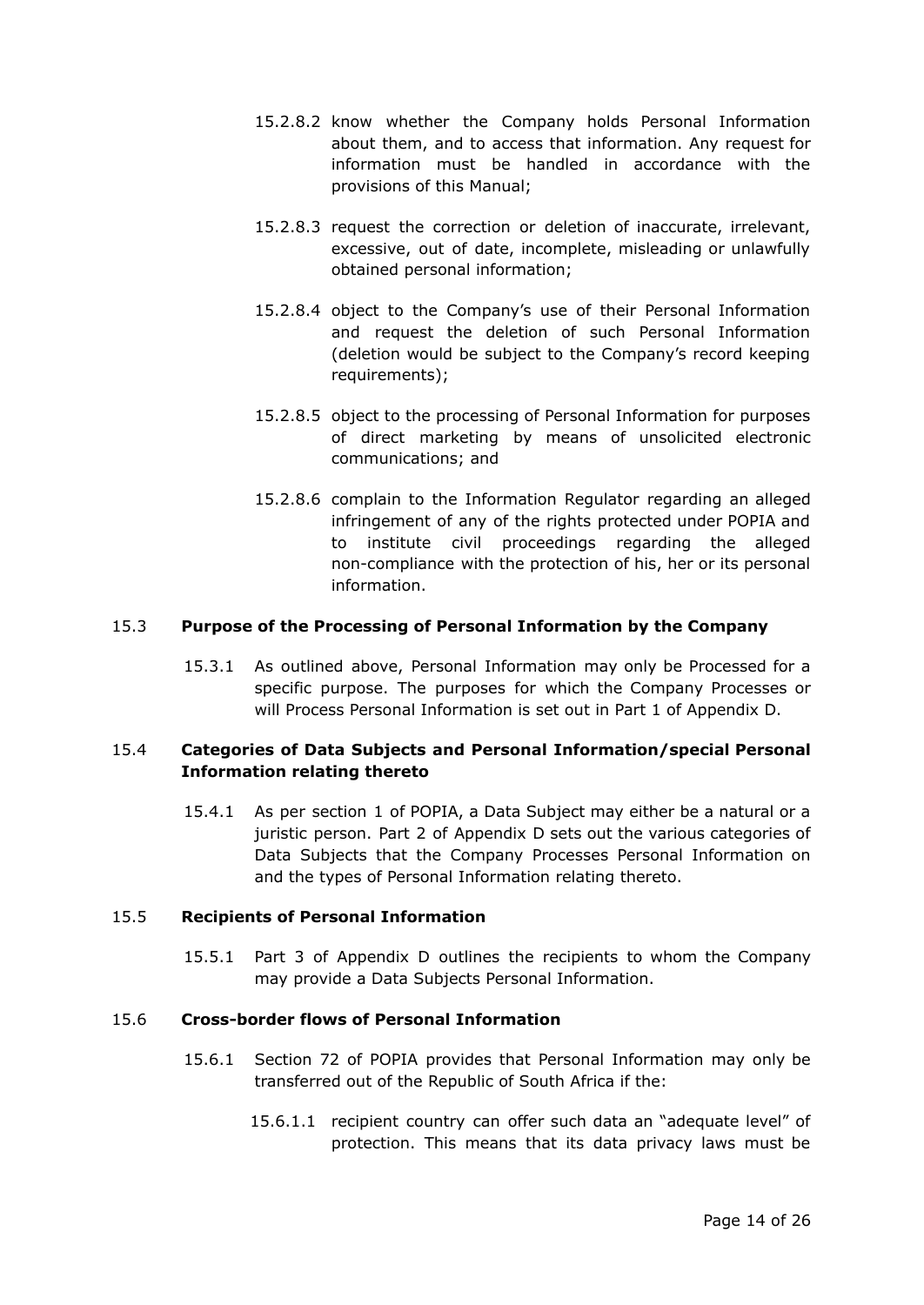substantially similar to the Conditions for Lawful Processing as contained in POPIA; or

- 15.6.1.2 Data Subject consents to the transfer of their Personal Information; or
- 15.6.1.3 transfer is necessary for the performance of a contractual obligation between the Data Subject and the Responsible Party; or
- 15.6.1.4 transfer is necessary for the performance of a contractual obligation between the Responsible Party and a third party, in the interests of the Data Subject; or
- 15.6.1.5 the transfer is for the benefit of the Data Subject, and it is not reasonably practicable to obtain the consent of the Data Subject, and if it were, the Data Subject, would in all likelihood provide such consent.
- 15.6.2 Part 4 of Appendix D sets out the planned cross-border transfers of Personal Information and the condition from above that applies thereto.

## **15.7 Description of information security measures to be implemented by the Company**

15.7.1 Part 5 of Appendix D sets out the types of security measures to implemented by the Company in order to ensure that Personal Information is respected and protected. A preliminary assessment of the suitability of the information security measures implemented or to be implemented by the Company may be conducted in order to ensure that the Personal Information that is processed by the Company is safeguarded and Processed in accordance with the Conditions for Lawful Processing.

## **15.8 Objection to the Processing of Personal Information by a Data Subject**

15.8.1 Section 11 (3) of POPIA and Regulation 2 of the POPIA Regulations provides that a Data Subject may, at any time object to the Processing of his/her/its Personal Information in the prescribed form attached to this manual as Appendix F subject to exceptions contained in POPIA.

#### **15.9 Request for correction or deletion of Personal Information**

15.9.1 Section 24 of POPIA and Regulation 3 of the POPIA Regulations provides that a Data Subject may request for their Personal Information to be corrected/deleted in the prescribed form available on the website of the Information Regulator at the following link: <https://inforegulator.org.za/popia-forms/>.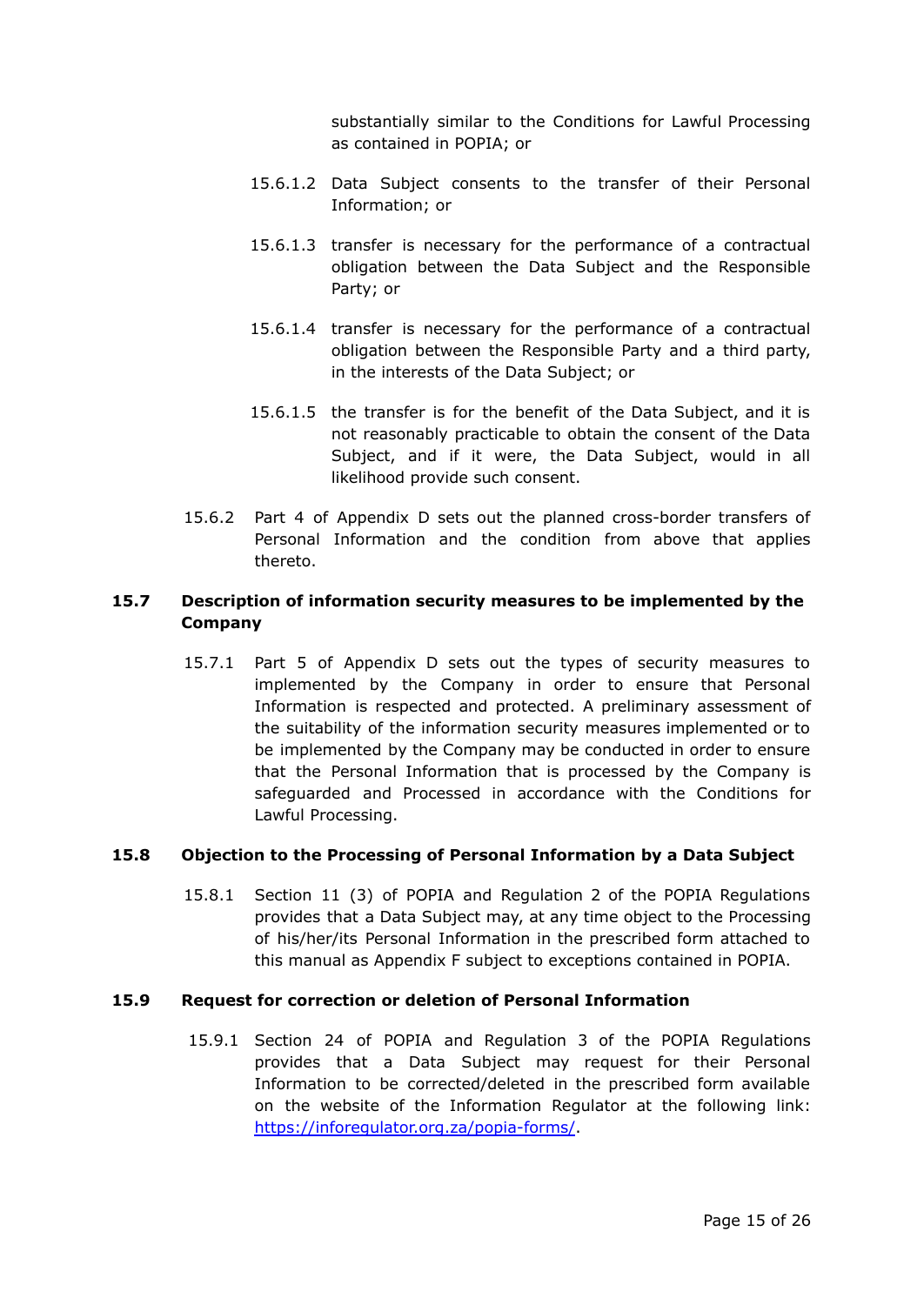#### <span id="page-15-0"></span>**16. THIRD PARTIES**

- 16.1 If the request is for the record pertaining to the third party, the Deputy Information Officer of the Company must take all reasonable steps to inform the third party of the request. This must be done within 21 (twenty one) days of receipt of the request. The manner in which this is done must be by the fastest means reasonably possible, but if orally, the Deputy Information Officer of the Company must thereafter give the third party a written confirmation of the notification.
- 16.2 The third party may within 21 (twenty one) days thereafter either make representation to the Company as to why the request should be refused; alternatively grant written consent to the disclosure of the record.
- 16.3 The third party must be advised of the decision taken by the Deputy Information Officer of the Company whether to grant or to decline the request. A third party who is dissatisfied with the Deputy Information Officer of the Company's decision to grant a request for a record may approach a Court with jurisdiction for appropriate relief.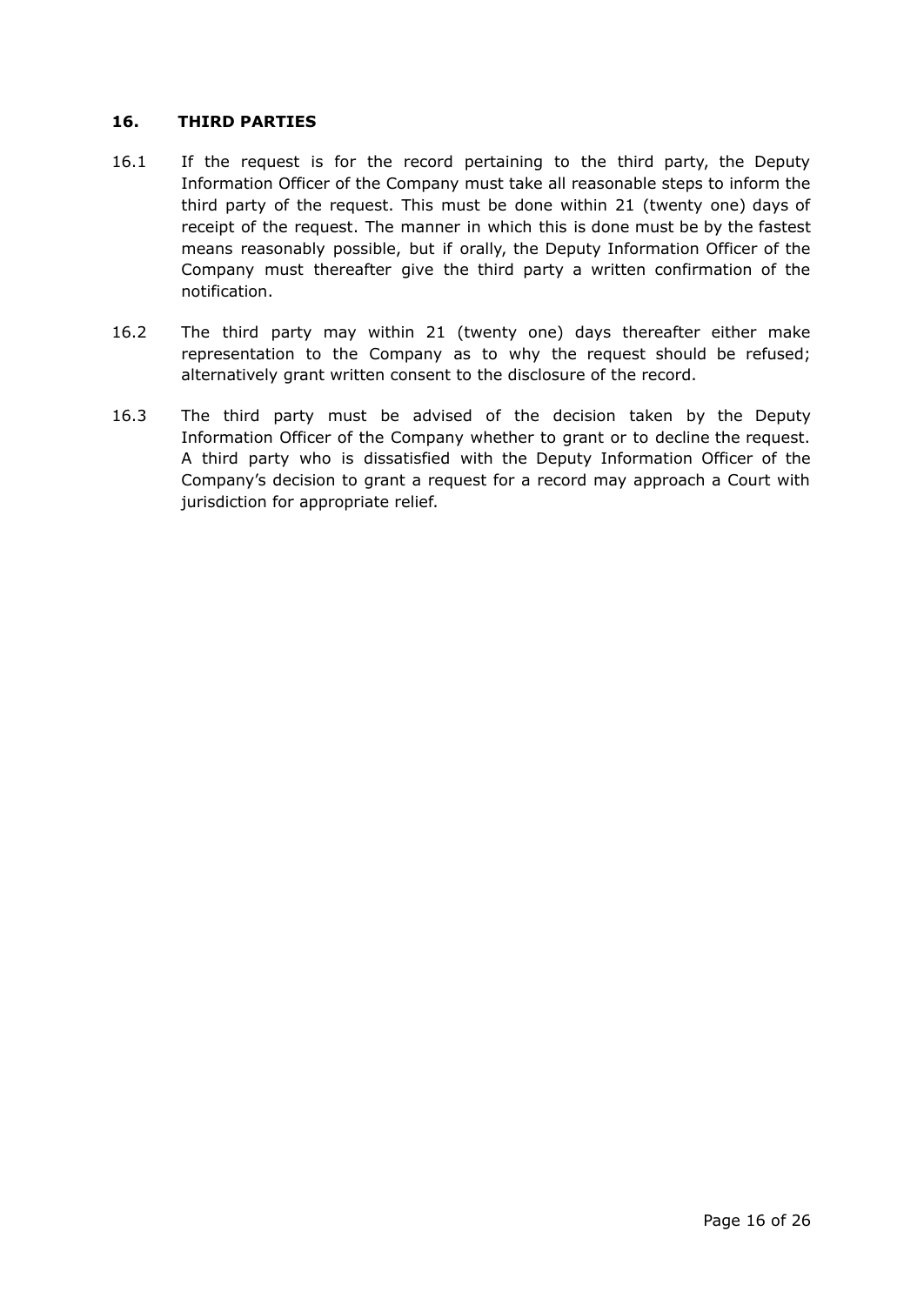## **APPENDIX A: FEES**

- 1. The fee for a copy of the manual as contemplated in regulation 9(2)(c) is R1,10 for every photocopy of an A4-size page or part thereof.
- 2. The fees for **reproduction** referred to in regulation 11(1) are as follows:
- 3.

| J. |                                        |                                                                     |         |
|----|----------------------------------------|---------------------------------------------------------------------|---------|
| a) |                                        | For every photocopy of an A4-size page or part thereof              | R 1,10  |
| b) |                                        | For every printed copy of an A4-size page or part thereof held on a | R 0,75  |
|    |                                        | computer or in electronic or machine-readable form                  |         |
| C) |                                        | For a copy in a computer-readable form on -                         |         |
|    | i)                                     | stiffy disc                                                         | R 7,50  |
|    | ii)                                    | compact disc                                                        | R 70,00 |
| d) | For a transcription of visual images - |                                                                     |         |
|    | i)                                     | for an A4-size page or part thereof                                 | R 40,00 |
|    | ii)                                    | For a copy of visual images                                         | R 60,00 |
| e) |                                        | For a transcription of an audio record -                            |         |
|    | i)                                     | for an A4-size page or part thereof                                 | R 20,00 |
|    | $\mathsf{ii}$ )                        | For a copy of an audio record                                       | R 30,00 |

- 4. The request fee payable by a requester, other than a personal requester, referred to in regulation 11(2) is R50,00.
- 5. The **access** fees payable by a requester referred to in regulation 11(3) are as follows:

| 1) | a) | For every photocopy of an A4-size page or part thereof                                                                    | R 1,10  |
|----|----|---------------------------------------------------------------------------------------------------------------------------|---------|
|    | b) | For every printed copy of an A4-size page or part thereof held on a<br>computer or in electronic or machine-readable form | R 0,75  |
|    | C) | For a copy in a computer-readable form on -                                                                               |         |
|    |    | stiffy disc<br>iii)                                                                                                       | R 7,50  |
|    |    | iv)<br>compact disc                                                                                                       | R 70,00 |
|    | d) | For a transcription of visual images -                                                                                    |         |
|    |    | for an A4-size page or part thereof<br>iii)                                                                               | R 40,00 |
|    |    | For a copy of visual images<br>iv)                                                                                        | R 60,00 |
|    | e) | For a transcription of an audio record -                                                                                  |         |
|    |    | iii)<br>for an A4-size page or part thereof                                                                               | R 20,00 |
|    |    | For a copy of an audio record<br>iv)                                                                                      | R 30,00 |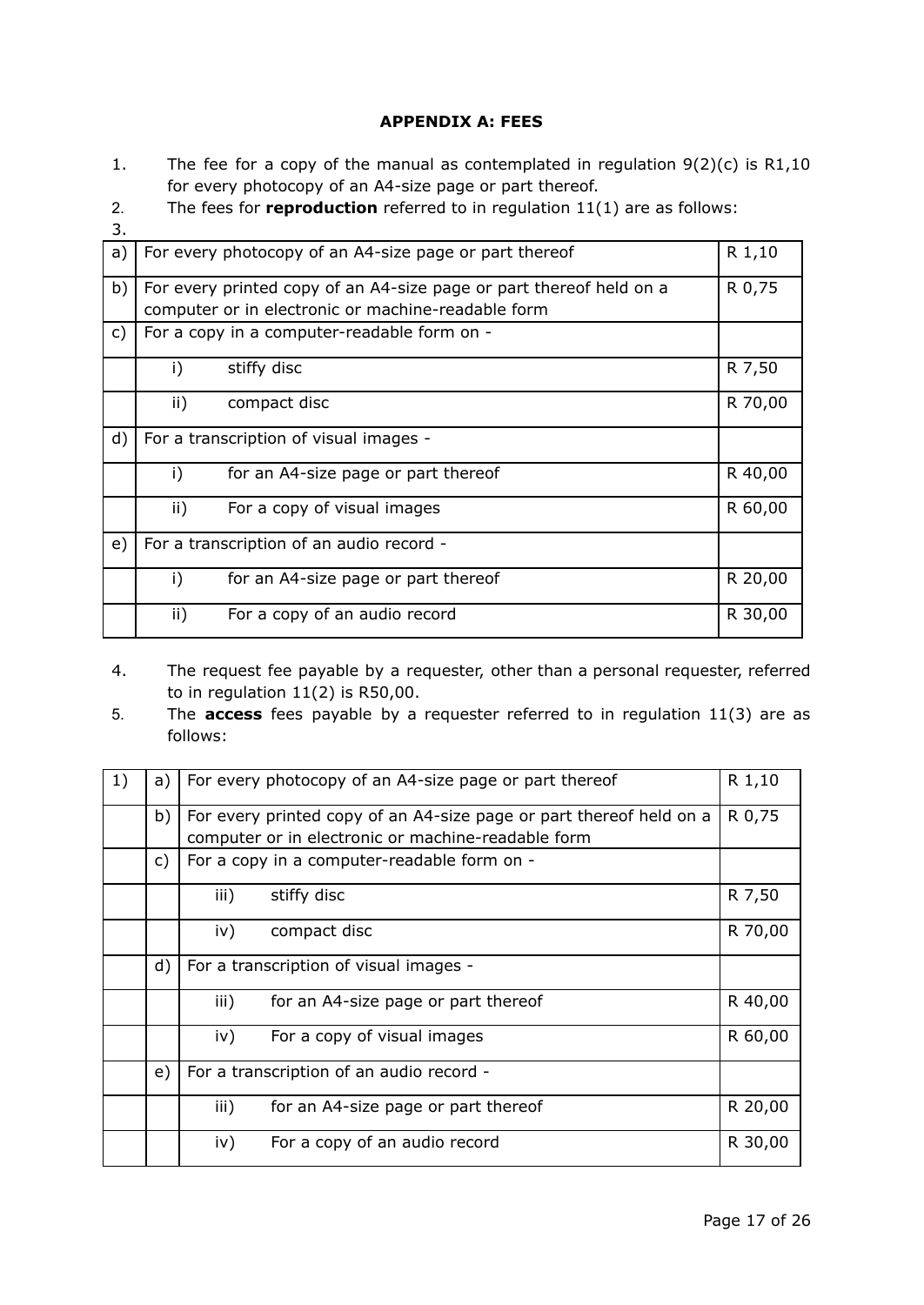|    |    | To search for and prepare the record for disclosure, for each hour<br>or part of an hour reasonably required for such search and<br>preparation | R30,00 |
|----|----|-------------------------------------------------------------------------------------------------------------------------------------------------|--------|
| 2) |    | For purposes of section 54(2) of the Act, the following applies:                                                                                |        |
|    | a) | Six hours as the hours to be exceeded before a deposit is payable;                                                                              |        |
|    |    | and                                                                                                                                             |        |
|    | b) | one third of the access fee is payable as a deposit by the                                                                                      |        |
|    |    | requester.                                                                                                                                      |        |
| 3) |    | The actual postage is payable when a copy of a record must be                                                                                   |        |
|    |    | posted to a requester.                                                                                                                          |        |

The Company accepts the following methods of payment:

- Direct Transfer (EFT)
- Bank Deposit

Banking details will be provided upon request.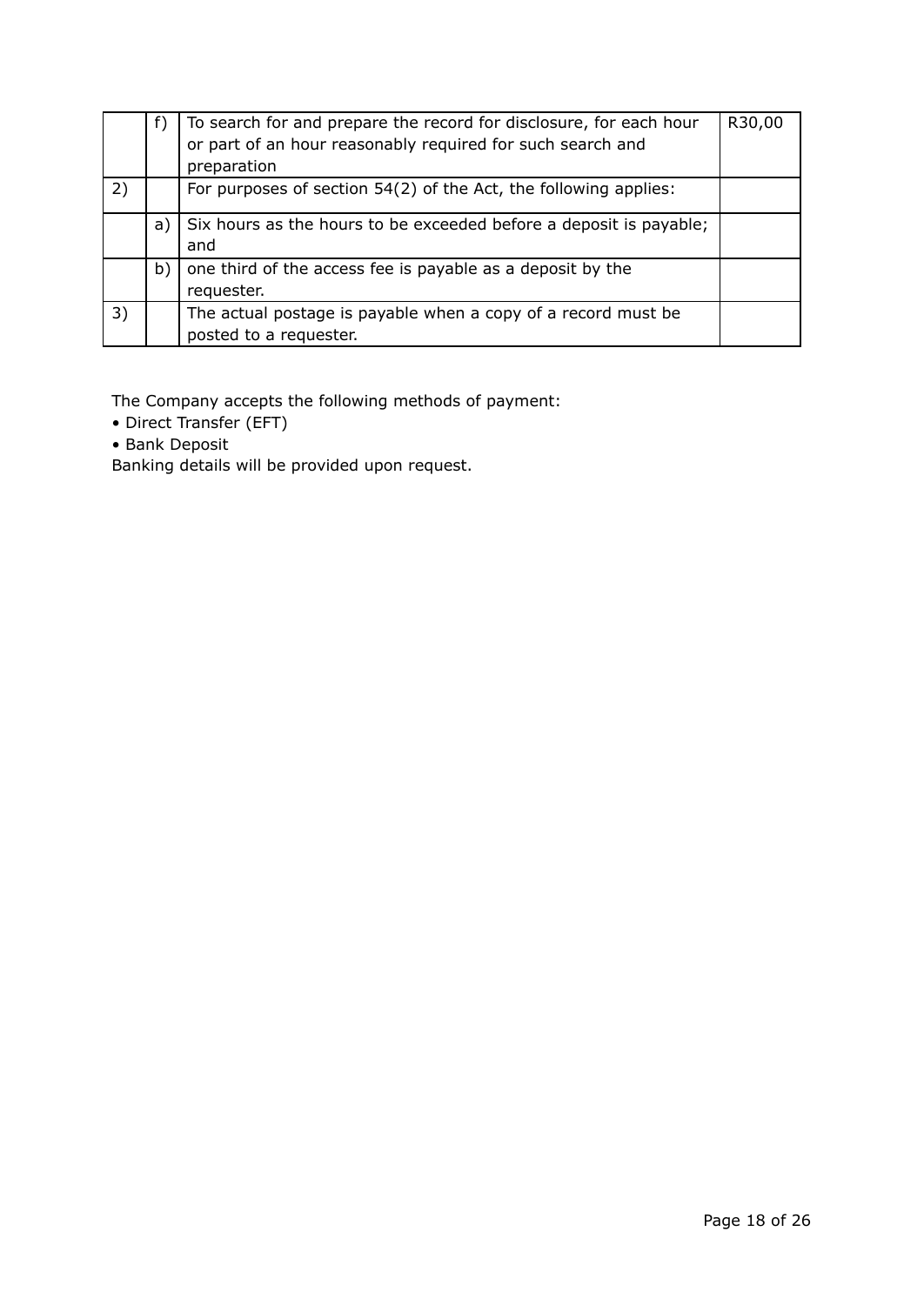## **APPENDIX B: SCHEDULE OF RECORDS**

The list(s) below depict records of information which the Company has available in terms of laws applicable to the Company and its Subsidiary companies listed under section 5 above (jointly referred to as the Company):

| <b>Records</b>     | <b>Title/Subject</b>                              | <b>Availability</b> |
|--------------------|---------------------------------------------------|---------------------|
| 1. Client Services | Client correspondence;<br>$\bullet$               | Request in          |
| Records            | Client files;                                     | terms of PAIA       |
|                    | Client accounts and banking details;<br>$\bullet$ | unless              |
|                    | Client contracts;<br>$\bullet$                    | privileged or       |
|                    | Client business information;                      | confidential in     |
|                    | Proposal and tender documents;                    | nature.             |
|                    | Project plans;<br>$\bullet$                       |                     |
|                    | Risk management records;                          |                     |
|                    | Solution methodologies;<br>$\bullet$              |                     |
|                    | Standard terms and conditions of<br>$\bullet$     |                     |
|                    | supply of goods and/or services;                  |                     |
|                    | Working papers.<br>$\bullet$                      |                     |
| 2. Corporate       | Codes of conduct;<br>$\bullet$                    | Request in          |
| Governance         | Corporate social investment records;<br>$\bullet$ | terms of PAIA       |
|                    | Board meeting minutes; and<br>$\bullet$           |                     |
|                    | Executive committee meeting<br>$\bullet$          |                     |
|                    | minutes;                                          |                     |
|                    | Legal compliance records;<br>$\bullet$            |                     |
|                    | Policies.<br>$\bullet$                            |                     |
|                    | Applicable statutory documents,                   |                     |
|                    | including but not limited to,                     |                     |
|                    | certificates of incorporation and                 |                     |
|                    | certificates to commence business;                |                     |
|                    | Corporate structure documents;<br>$\bullet$       |                     |
|                    | Memoranda and Articles of<br>$\bullet$            |                     |
|                    | Association;                                      |                     |
|                    | Share registers;<br>$\bullet$                     |                     |
|                    | Statutory Returns to relevant<br>$\bullet$        |                     |
|                    | authorities;                                      |                     |
|                    | Share certificates;                               |                     |
|                    | Shareholder agreements;                           |                     |
|                    | Minutes of meetings; and                          |                     |
|                    | Resolutions passed.<br>$\bullet$                  |                     |
| 3. Finance and     | Accounting records;<br>$\bullet$                  | Request in          |
| Administration     | Annual financial statements;                      | terms of PAIA       |
|                    | Agreements;<br>$\bullet$                          |                     |
|                    | Banking records;<br>$\bullet$                     |                     |
|                    | Correspondence;                                   |                     |
|                    | Purchase orders.                                  |                     |
|                    | Remittances;                                      |                     |
|                    | Invoices and statements;                          |                     |
|                    | Tax records and returns;                          |                     |
|                    | Statistics SA returns;                            |                     |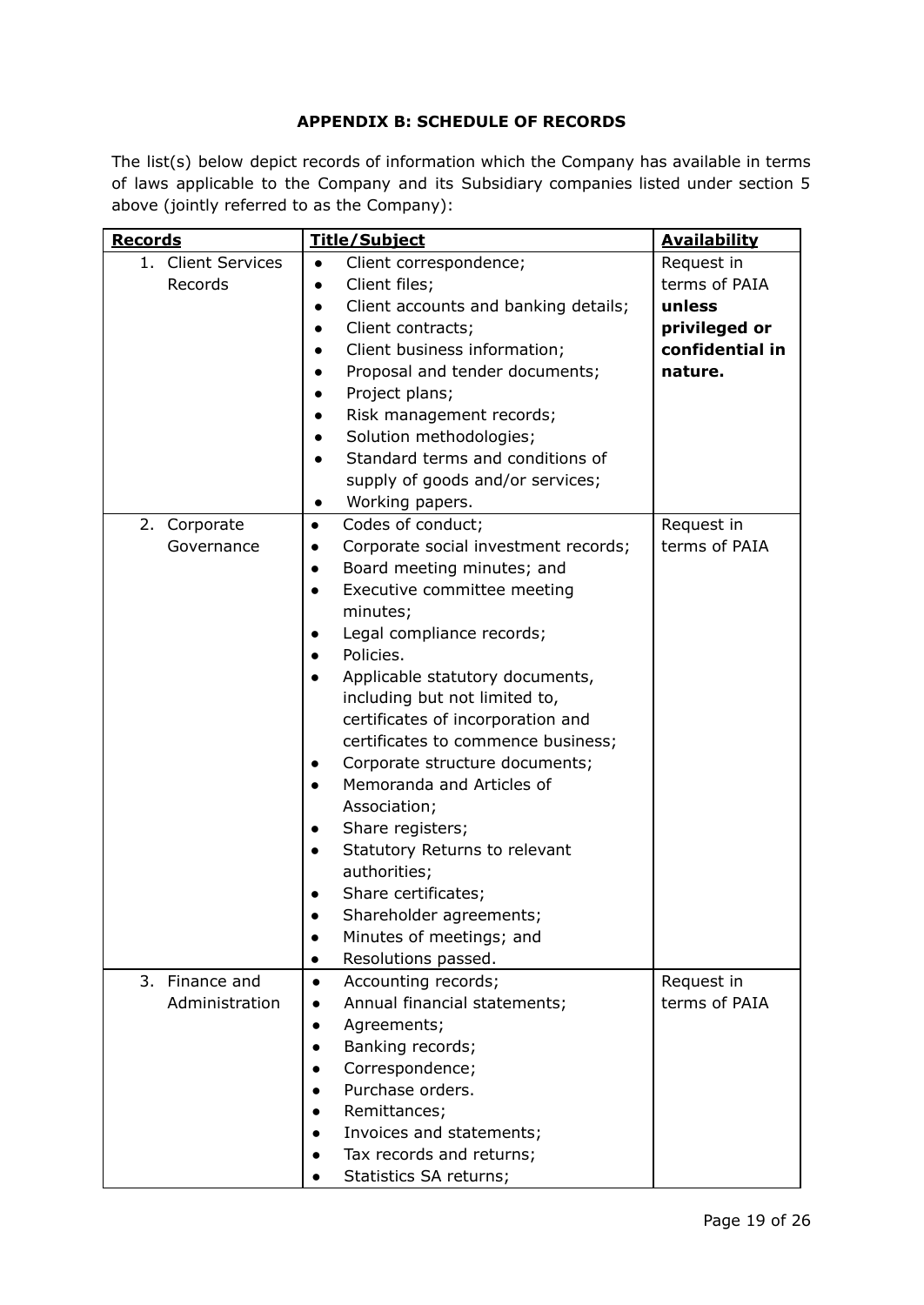| 4. Human Capital   | BEE statistics;<br>$\bullet$                                 | Request in    |
|--------------------|--------------------------------------------------------------|---------------|
|                    | Career development records;<br>$\bullet$                     | terms of PAIA |
|                    | Personnel information;<br>$\bullet$                          |               |
|                    | Employment equity reports;<br>$\bullet$                      |               |
|                    | General terms of employment;<br>$\bullet$                    |               |
|                    | Letters of employment;                                       |               |
|                    | Leave records;<br>$\bullet$                                  |               |
|                    | PAYE records and returns;<br>$\bullet$                       |               |
|                    | Performance management records;<br>$\bullet$                 |               |
|                    | Assessments;<br>$\bullet$                                    |               |
|                    | Policies and procedures;<br>$\bullet$                        |               |
|                    | UIF returns;                                                 |               |
|                    | Retirement benefit<br>$\bullet$                              |               |
|                    | Medical Aid records;<br>$\bullet$                            |               |
|                    | Records of grievances and disciplinary<br>$\bullet$          |               |
|                    | proceedings                                                  |               |
|                    | Biometric data records<br>$\bullet$                          |               |
|                    | Timesheets                                                   |               |
|                    | Attendance and absenteeism records<br>$\bullet$              |               |
| 5. Information     | Agreements;<br>$\bullet$                                     | Request in    |
| Management         | Equipment register;<br>$\bullet$                             | terms of PAIA |
| and Technology     | Information policies;<br>$\bullet$                           |               |
|                    | Standards, procedures and guidelines.<br>$\bullet$           |               |
|                    | Disaster Recovery Policy and Plans<br>$\bullet$              |               |
|                    | Root Cause Analyses<br>$\bullet$                             |               |
|                    | <b>Facilities</b><br>$\bullet$                               |               |
|                    | <b>Security Access</b><br>$\bullet$                          |               |
|                    | ICT Policies, Standards, Procedures<br>$\bullet$             |               |
|                    | and Templates                                                |               |
|                    | Software Licences<br>$\bullet$                               |               |
|                    | Information, Communication and<br>$\bullet$                  |               |
|                    | Technology                                                   |               |
|                    | CCTV and audio records<br>$\bullet$                          |               |
| 6. Learning and    | Training material;<br>$\bullet$                              | Request in    |
| Education          | Training records and statistics;<br>$\bullet$                | terms of PAIA |
|                    | Training agreements;<br>$\bullet$                            |               |
|                    | Attendance registers.<br>$\bullet$                           |               |
| 7. Information and | External publications;<br>$\bullet$                          | Request in    |
| Research           | Internal publications;<br>$\bullet$                          | terms of PAIA |
|                    | Reference works;<br>$\bullet$                                |               |
|                    | Periodicals; and<br>$\bullet$<br>Research files and articles |               |
|                    |                                                              |               |
|                    | <b>Newsletters</b><br>$\bullet$                              |               |
| 8. Marketing and   | Proposal documents;<br>$\bullet$                             | Request in    |
| Communication      | New business development;<br>$\bullet$                       | terms of PAIA |
|                    | Brand information management;<br>$\bullet$                   |               |
|                    | Marketing strategies;<br>$\bullet$                           |               |
|                    | Communication strategies;<br>$\bullet$                       |               |
|                    | Agreements;                                                  |               |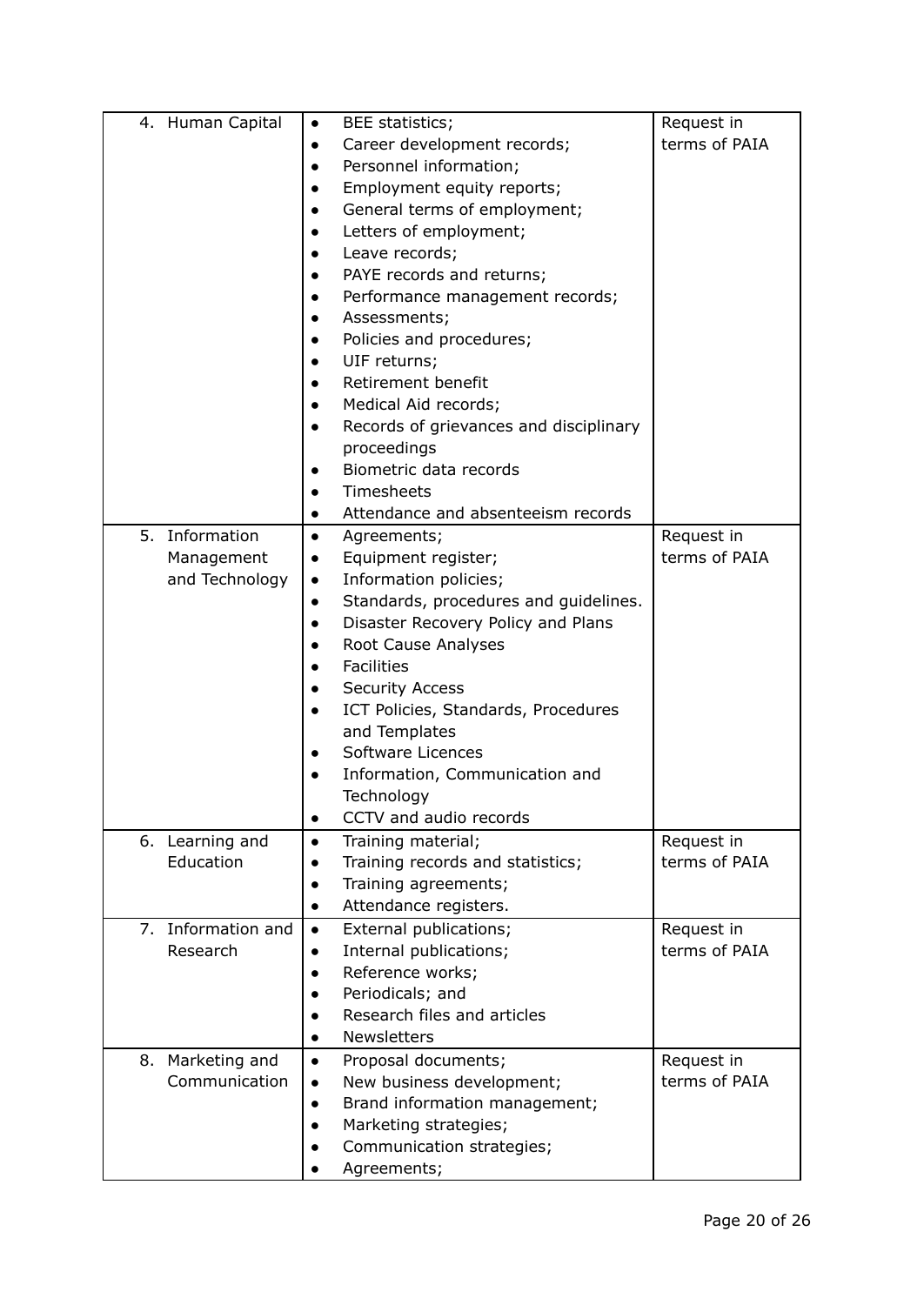|                  | Client relationship programmes;<br>$\bullet$       |               |
|------------------|----------------------------------------------------|---------------|
|                  | Marketing publications and brochures;<br>$\bullet$ |               |
|                  | and                                                |               |
|                  | Sustainability programmes.<br>$\bullet$            |               |
| 9. Operations    | Access control records;<br>$\bullet$               | Request in    |
|                  | Agreements;                                        | terms of PAIA |
|                  | Archival administration<br>$\bullet$               |               |
|                  | documentation;                                     |               |
|                  | Communication strategies;                          |               |
|                  | General correspondence;<br>$\bullet$               |               |
|                  | Insurance documentation;                           |               |
|                  | Service level agreements;                          |               |
|                  | Standard trading terms and conditions<br>$\bullet$ |               |
|                  | of supply of services and goods;                   |               |
|                  | Travel documentation;                              |               |
|                  | Procurement agreements and<br>$\bullet$            |               |
|                  | documentation;                                     |               |
|                  | Used order books;                                  |               |
|                  | Vehicle registration documents; and<br>$\bullet$   |               |
|                  | Cellular phone registration<br>$\bullet$           |               |
|                  | documents, including RICA.                         |               |
| 10. Intellectual | Patents and Trade Mark documents;<br>$\bullet$     | Request in    |
| Property:        | Intellectual property pertaining to                | terms of PAIA |
|                  | solutions and products developed                   |               |
|                  | Know-how<br>$\bullet$                              |               |
| 11. Business     | Agreements with third parties<br>$\bullet$         | Request in    |
| Interactions     | (Clients, Vendors                                  | terms of PAIA |
| with other       | and Suppliers)                                     |               |
| entities:        | Licensing and Support Agreements                   |               |
|                  | <b>Customer Satisfaction Surveys</b>               |               |
|                  | Service Level Agreements                           |               |
| 12. Insurance:   | <b>Insurance Declarations</b>                      | Request in    |
|                  | <b>Insurance Claim Files</b><br>$\bullet$          | terms of PAIA |
|                  | <b>Insurance Policies</b><br>$\bullet$             |               |
| 13. Regulatory:  | Applications<br>$\bullet$                          | Request in    |
|                  | Registrations                                      | terms of PAIA |
|                  | Licenses                                           |               |
|                  | Submissions                                        |               |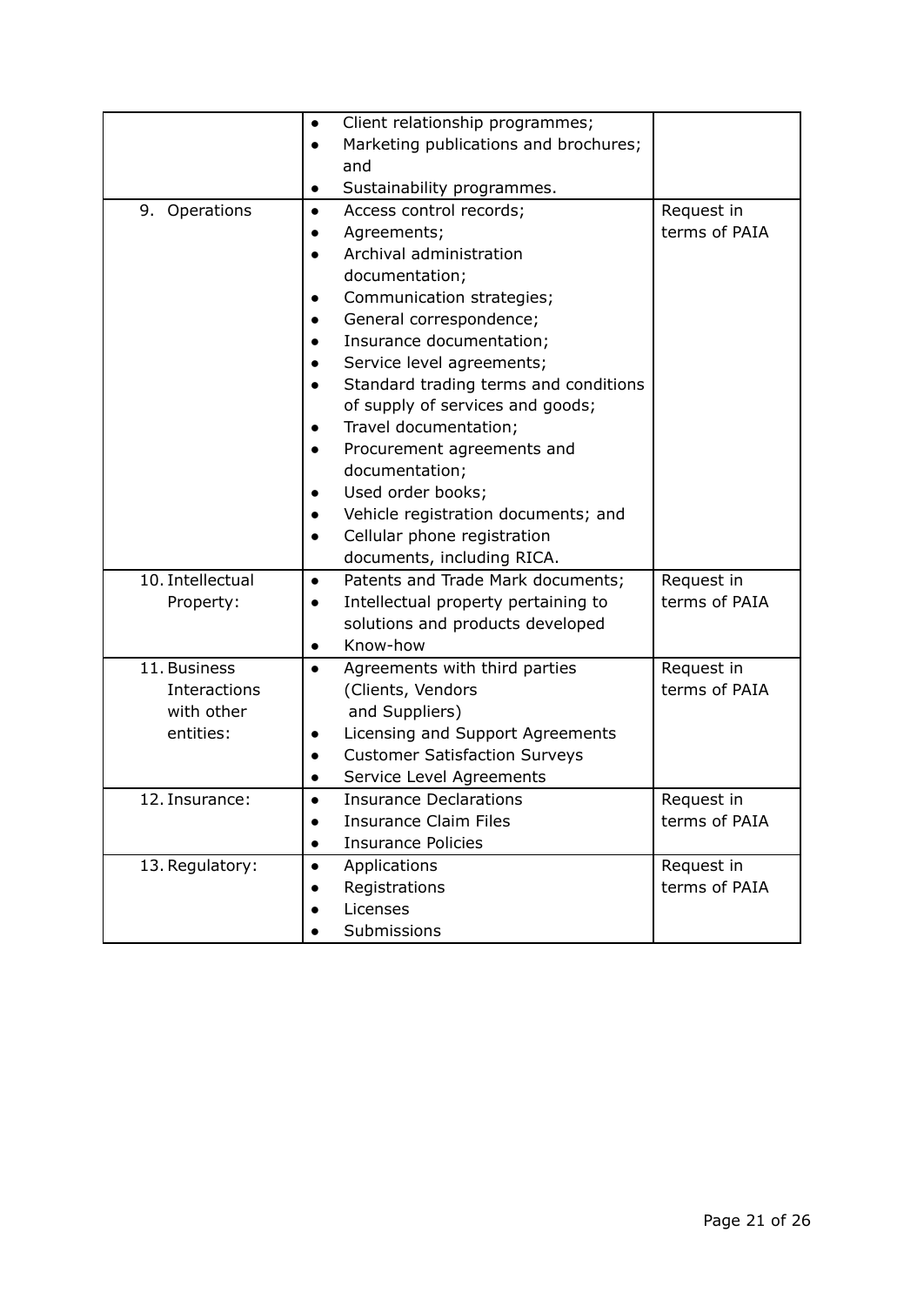#### **APPENDIX C: APPLICABLE LEGISLATION**

| <b>No</b>        | <b>Ref</b>     | Act                                                   |  |
|------------------|----------------|-------------------------------------------------------|--|
| 1.               | No 68 of 1981  | Alienation of Land Act                                |  |
| 2.               | No 75 of 1997  | Basic Conditions of Employment Act                    |  |
| 3.               | No 71 of 2008  | Companies Act                                         |  |
| 4.               | No 130 of 1993 | Compensation for Occupational Injuries and            |  |
|                  |                | Diseases Act                                          |  |
| 5.               | No 108 of 1996 | Constitution of South Africa Act                      |  |
| 6.               | No 68 of 2009  | <b>Consumer Protection Act</b>                        |  |
| $\overline{7}$ . | No 98 of 1978  | Copyright Act                                         |  |
| 8.               | No 25 of 2002  | <b>Electronic Communications and Transactions Act</b> |  |
| 9.               | No 55 of 1998  | <b>Employment Equity Act</b>                          |  |
| 10.              | No 37 of 2002  | Financial Advisory and Intermediary Services Act      |  |
| 11.              | No 38 of 2001  | Financial Intelligence Centre Act                     |  |
| 12.              | No 95 of 1967  | Income Tax Act                                        |  |
| 13.              | No 66 of 1995  | Labour Relations Act                                  |  |
| 14.              | No 34 of 2005  | <b>National Credit Act</b>                            |  |
| 15.              | No 85 of 1993  | Occupational Health and Safety Act                    |  |
| 16.              | No 2 of 2000   | Promotion of Access of Information Act                |  |
| 17.              | No 4 of 2013   | Protection of Personal Information Act                |  |
| 18.              | No 40 of 1949  | Transfer Duty Act                                     |  |
| 19.              | No 30 of 1996  | Unemployment Insurance Act                            |  |
| 20.              | No 89 of 1991  | Value Added Tax Act                                   |  |

Although we have used our best endeavours to supply a list of applicable legislation, it is possible that this list may be incomplete. Whenever it comes to our attention that existing or new legislation allows a Requester access on a basis other than as set out in PAIA, we shall update the list accordingly. If a Requester believes that a right of access to a record exists in terms of other legislation listed above or any other legislation, the Requester is required to indicate what legislative right the request is based on, to allow the Information Officer the opportunity of considering the request in light thereof.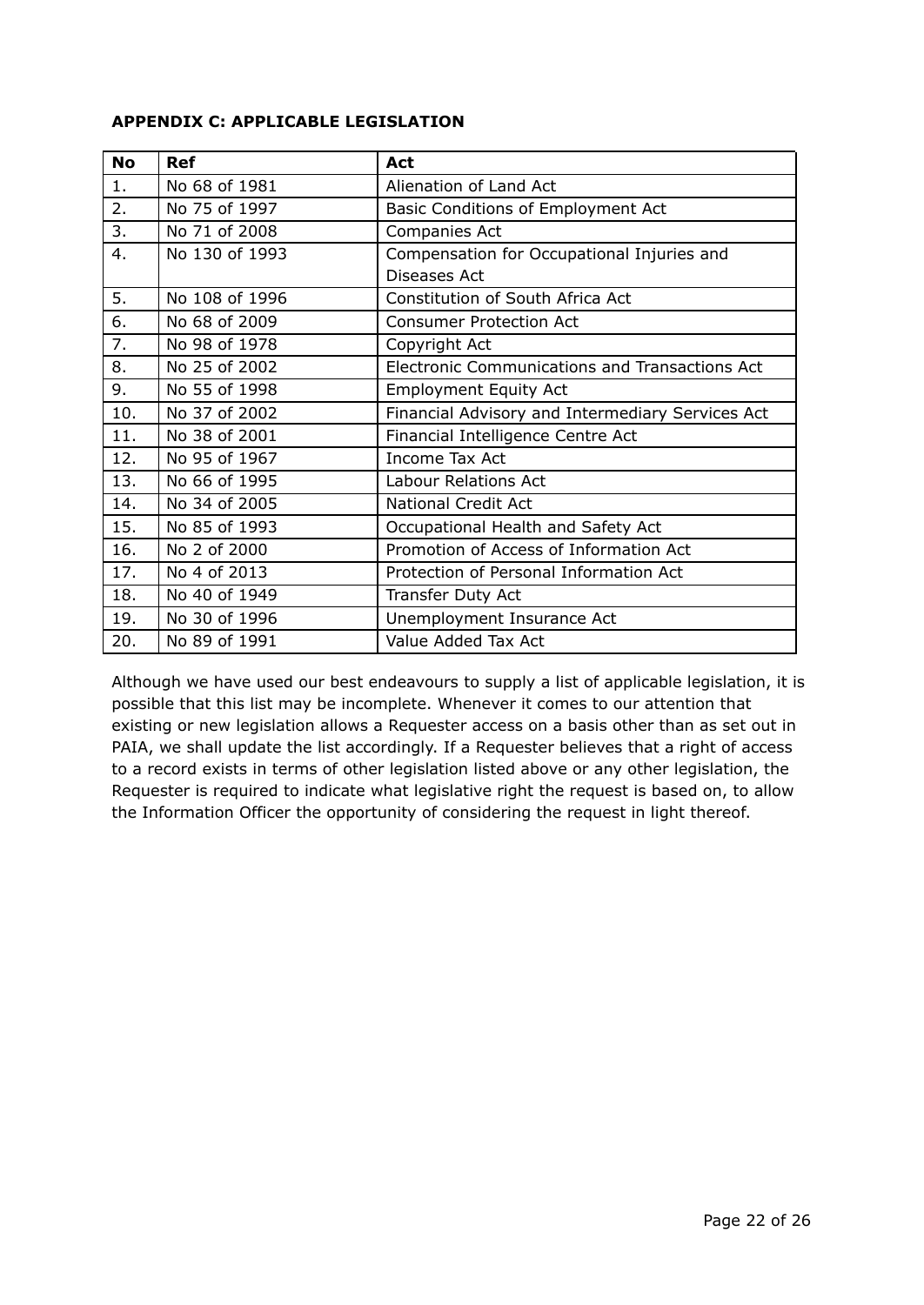## **APPENDIX D:**

## **Part 1**

## **PROCESSING OF PERSONAL INFORMATION IN ACCORDANCE WITH POPIA**

|    | <b>Purpose of the Processing of Personal Information</b>                                                                                                                                                                   | <b>Type of Processing</b>                                                                         |
|----|----------------------------------------------------------------------------------------------------------------------------------------------------------------------------------------------------------------------------|---------------------------------------------------------------------------------------------------|
| 1. | To provide services to the Customer in accordance<br>with terms agreed to by the Customer;                                                                                                                                 | Collection, recording,<br>organization, structuring,                                              |
| 2. | To undertake activities related to the provision of<br>services and transactions, including:                                                                                                                               | storage, adaptation or<br>alteration, retrieval,<br>consultation, use,                            |
|    | 2.1 to fulfil foreign and domestic legal, regulatory and<br>compliance requirements and comply with any<br>applicable treaty or agreement with or between<br>foreign and domestic governments applicable to the<br>Company | disclosure by<br>transmission,<br>dissemination or<br>otherwise making<br>available, alignment or |
|    | 2.2 to verify the identity of Customer representatives who<br>contact the Company or may be contacted by the<br>Company;                                                                                                   | combination, restriction,<br>erasure or destruction.                                              |
|    | 2.3 for risk assessment, information security<br>management, statistical, trend analysis and planning<br>purposes;                                                                                                         |                                                                                                   |
|    | 2.4 to monitor and record calls and electronic<br>communications with the Customer for quality,<br>training, investigation and fraud prevention purposes;                                                                  |                                                                                                   |
|    | 2.5 for crime detection, prevention, investigation and<br>prosecution;                                                                                                                                                     |                                                                                                   |
|    | 2.6 to enforce or defend the Company's rights; and                                                                                                                                                                         |                                                                                                   |
|    | 2.7 to manage the Company's relationship with the<br>Customer.                                                                                                                                                             |                                                                                                   |
| 3. | The purposes related to any authorised disclosure<br>made in terms of agreement, law or regulation;                                                                                                                        |                                                                                                   |
| 4. | Any additional purposes expressly authorised by the<br>Customer; and                                                                                                                                                       |                                                                                                   |
| 5. | Any additional purposes as may be notified to the<br>Customer or Data Subjects in any notice provided by<br>the Company                                                                                                    |                                                                                                   |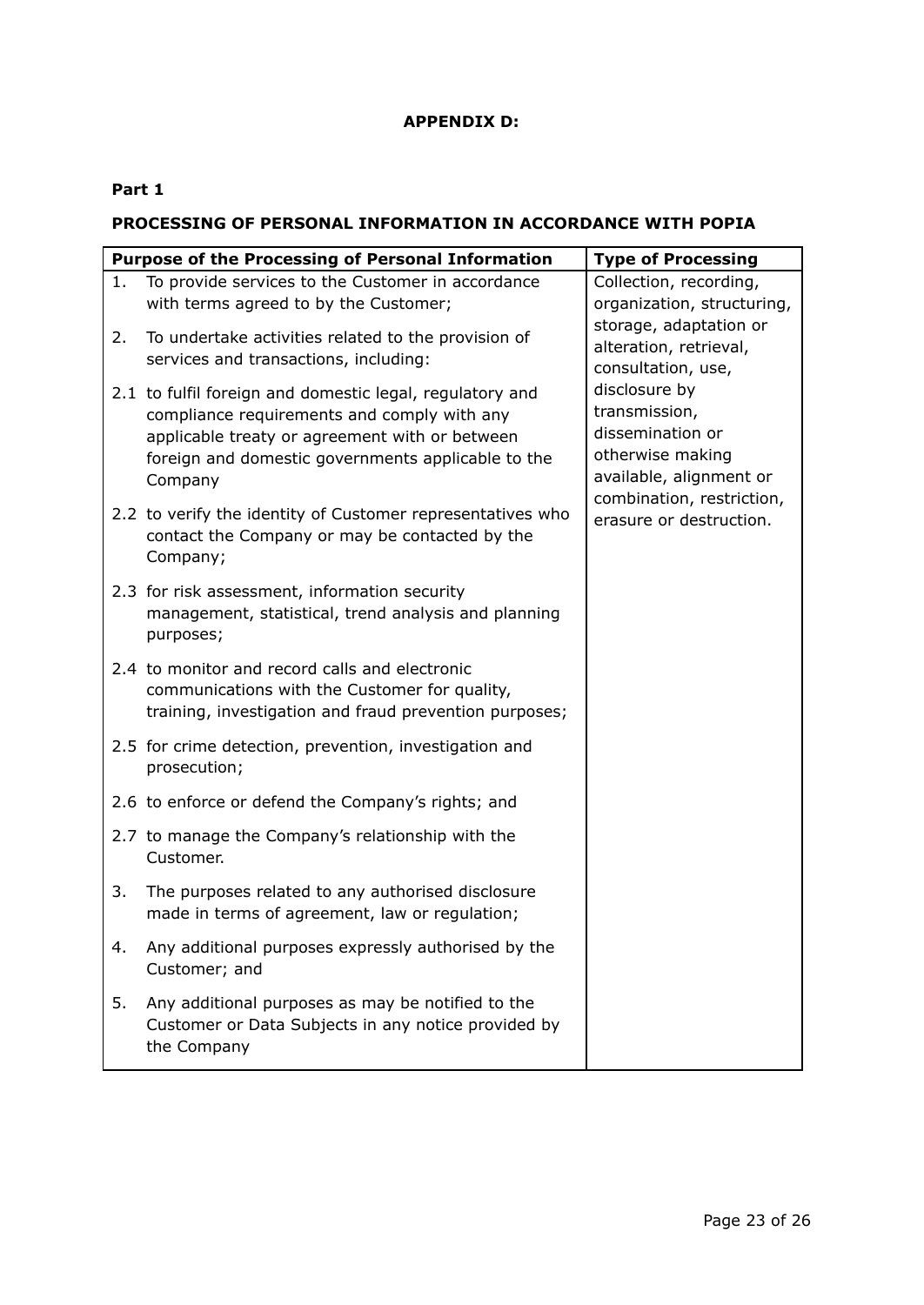## **Part 2**

## **CATEGORIES OF DATA SUBJECTS AND CATEGORIES OF PERSONAL INFORMATION RELATING THERETO**

| <b>Categories of Data Subjects of and</b>                                                                                                                                                                                                                                                                                                                                                                                                                                                                                                                                                                                                                                                                                                                                                                                                                                                                                                                                                                                                                                                                                       | Data                 | <b>Personal</b>                                                                                                                                                                                                                                                                                                                                                                                                                                                                                                                                                                                                                                                                                               |
|---------------------------------------------------------------------------------------------------------------------------------------------------------------------------------------------------------------------------------------------------------------------------------------------------------------------------------------------------------------------------------------------------------------------------------------------------------------------------------------------------------------------------------------------------------------------------------------------------------------------------------------------------------------------------------------------------------------------------------------------------------------------------------------------------------------------------------------------------------------------------------------------------------------------------------------------------------------------------------------------------------------------------------------------------------------------------------------------------------------------------------|----------------------|---------------------------------------------------------------------------------------------------------------------------------------------------------------------------------------------------------------------------------------------------------------------------------------------------------------------------------------------------------------------------------------------------------------------------------------------------------------------------------------------------------------------------------------------------------------------------------------------------------------------------------------------------------------------------------------------------------------|
| categories of Personal Information                                                                                                                                                                                                                                                                                                                                                                                                                                                                                                                                                                                                                                                                                                                                                                                                                                                                                                                                                                                                                                                                                              | <b>Subject</b>       | <b>Information</b>                                                                                                                                                                                                                                                                                                                                                                                                                                                                                                                                                                                                                                                                                            |
| relating thereto                                                                                                                                                                                                                                                                                                                                                                                                                                                                                                                                                                                                                                                                                                                                                                                                                                                                                                                                                                                                                                                                                                                |                      | <b>Processed</b>                                                                                                                                                                                                                                                                                                                                                                                                                                                                                                                                                                                                                                                                                              |
| Clients:                                                                                                                                                                                                                                                                                                                                                                                                                                                                                                                                                                                                                                                                                                                                                                                                                                                                                                                                                                                                                                                                                                                        | Natural              | Personal data                                                                                                                                                                                                                                                                                                                                                                                                                                                                                                                                                                                                                                                                                                 |
| Corporate                                                                                                                                                                                                                                                                                                                                                                                                                                                                                                                                                                                                                                                                                                                                                                                                                                                                                                                                                                                                                                                                                                                       | Persons;             | relating to a Data                                                                                                                                                                                                                                                                                                                                                                                                                                                                                                                                                                                                                                                                                            |
| Customer Profile information including,<br>account details, payment information,<br>corporate structure,<br>customer risk rating and other customer<br>information<br>including to the extent the categories of<br>information<br>relate to individuals or representatives of<br>customers (e.g., shareholders, directors,<br>etc.) required for the above mentioned<br>purposes<br>Individual;<br>Name; contact details (Company E-Mail<br>Address, Company Telephone Number), client<br>details (Home Facsimile Number, Home Postal<br>Address, Home Telephone Number, Personal<br>Cellular, Mobile Or Wireless Number, Personal<br>E-Mail Address); regulatory identifiers (e.g.<br>tax identification number); Account<br>information (Bank Account Currency Code,<br>Bank Account Id, Bank Account Name, Bank<br>Account Number, Bank Account Type, Bank<br>account balance); transaction details and<br>branch details; "know-your customer" data,<br>photographs; other identification and<br>verification data as contained in images of ID<br>card, passport and other ID documents;<br>images of customer signatures) | Juristic<br>Persons. | Subject received by<br>or on behalf of the<br>Company from the<br>Customer, Customer<br>affiliates and their<br>respective<br>representatives and<br>related parties in<br>the course of<br>providing accounts<br>and services to the<br>Customer or in<br>connection with a<br>transaction or<br>services. Customer<br>personal data may<br>include names,<br>contact details,<br>identification and<br>verification<br>information,<br>nationality and<br>residency<br>information,<br>taxpayer<br>identification<br>numbers,<br>voiceprints, bank<br>account and<br>transactional<br>information (where<br>legally permissible),<br>to the extent that<br>these amount to<br>personal data under<br>POPIA. |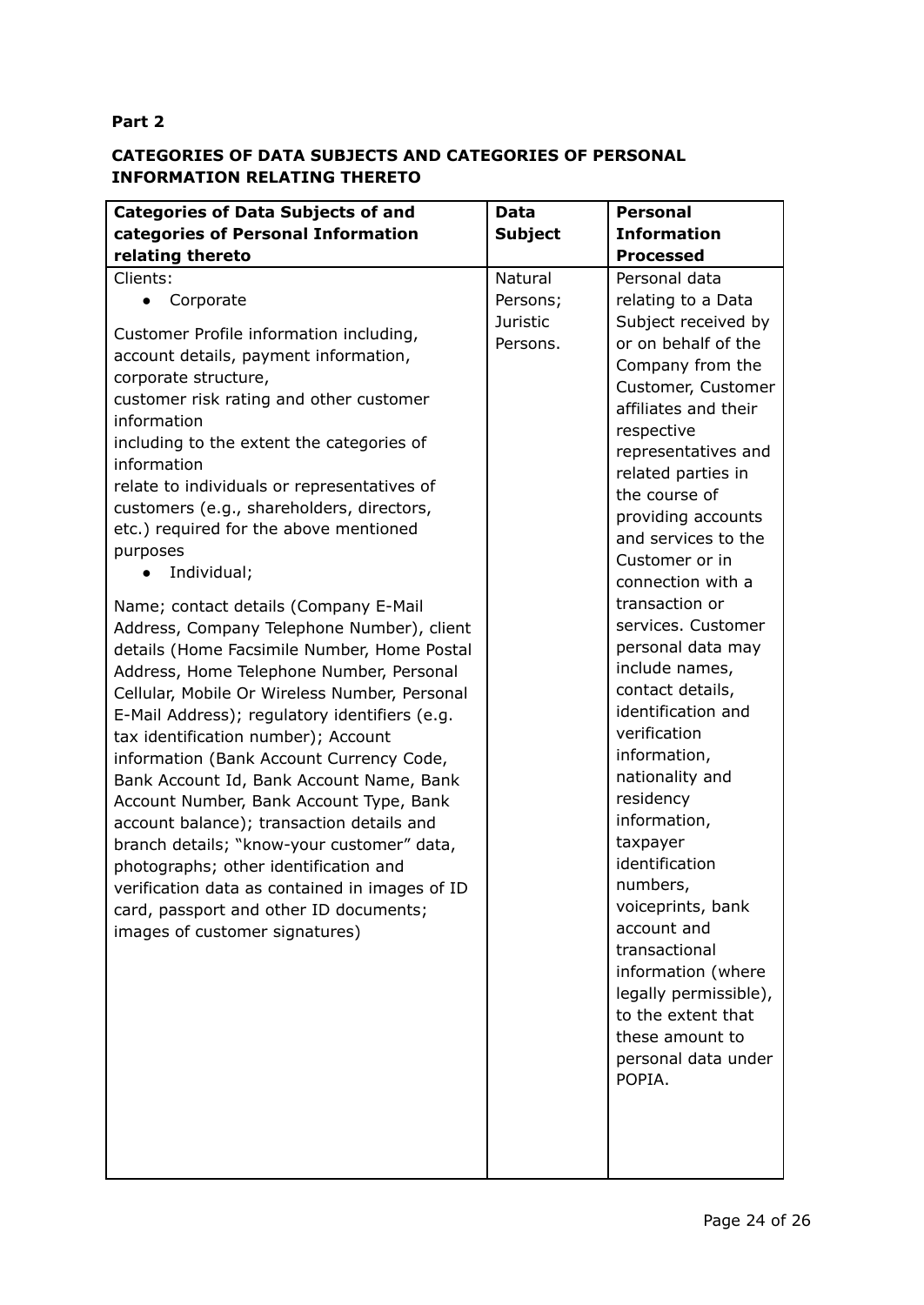| Payment beneficiaries:                                                                                                                                                                                                                                                |  |
|-----------------------------------------------------------------------------------------------------------------------------------------------------------------------------------------------------------------------------------------------------------------------|--|
| Bank Account Currency Code, Bank Account<br>Id, Bank Account Name, Bank Account<br>Number, Bank Account Type; beneficiary<br>address, transaction details; payment<br>narrative and, for certain data transferred<br>from the UK only, National Insurance<br>numbers. |  |
| Personnel:                                                                                                                                                                                                                                                            |  |
| Name; employee ID number; business contact<br>details (address/telephone number/email<br>address)                                                                                                                                                                     |  |

## **Part 3**

## **RECIPIENTS OF PERSONAL INFORMATION**

The Company, its affiliates and their respective representatives.

#### **Part 4**

## **CROSS BORDER TRANSFERS OF PERSONAL INFORMATION**

When making authorized disclosures or transfers of personal information in terms of section 72 of POPIA, Personal Data may be disclosed to recipients located in countries which do not offer a level of protection for those data as high as the level of protection as South Africa.

## **Part 5**

## **DESCRIPTION OF INFORMATION SECURITY MEASURES**

The Company undertakes to institute and maintain the data protection measures to accomplish the following objectives outlined below. The details given are to be interpreted as examples of how to achieve an adequate data protection level for each objective. The Company may use alternative measures and adapt to technological security development, as needed, provided that the objectives are achieved.

#### **1. Access Control of Persons**

The Company shall implement suitable measures in order to prevent unauthorized persons from gaining access to the data processing equipment where the data are processed.